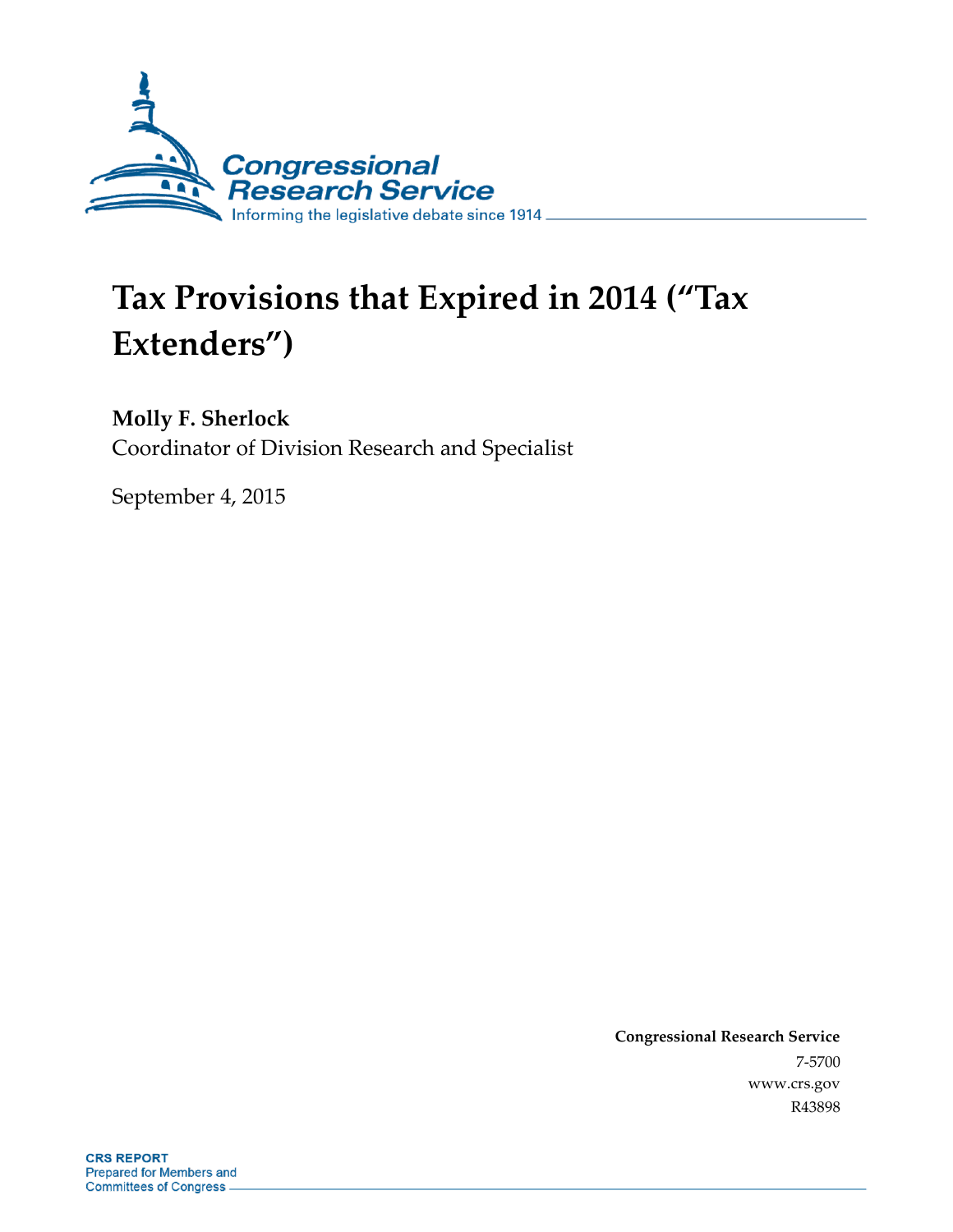# **Summary**

In the past, Congress has regularly acted to extend expired or expiring temporary tax provisions. Collectively, these temporary tax provisions are often referred to as "tax extenders." Fifty-two temporary tax provisions expired at the end of 2014. This report provides a broad overview of the tax extenders.

Congress last acted on tax extenders towards the end of the  $113<sup>th</sup>$  Congress. The Tax Increase Prevention Act of 2014 (P.L. 113-295), signed into law on December 19, 2014, made tax provisions that had expired at the end of 2013 available to taxpayers for the 2014 tax year. The law extended most (but not all) provisions that had expired at the end of 2013. Most of the provisions in P.L. 113-295 had been included in previous "tax extender" packages.

Tax extenders legislation has also been considered in the  $114<sup>th</sup>$  Congress. The Senate Finance Committee has reported legislation, the Tax Relief Extension Act of 2015 (S. 1946), that would retroactively extend expired tax provisions, for two years, through 2016. All provisions in S. 1946 have been included in previous "tax extender" packages.

There are several reasons why Congress may choose to enact tax provisions on a temporary basis. Enacting provisions on a temporary basis provides legislators with an opportunity to evaluate the effectiveness of tax policies prior to expiration or extension. Temporary tax provisions may also be used to provide temporary economic stimulus or disaster relief. Congress may also choose to enact tax provisions on a temporary rather than permanent basis due to budgetary considerations, as the foregone revenue from a temporary provision will generally be less than if it was permanent.

The provisions that expired at the end of 2014 are diverse in purpose, including provisions for individuals, businesses, the charitable sector, and energy-related activities. Among the individual provisions that expired are deductions for teachers' out-of-pocket expenses, state and local sales taxes, qualified tuition and related expenses, and mortgage insurance premiums. On the business side, under current law, the research and development  $(R&D)$  tax credit, the work opportunity tax credit (WOTC), the active financing exceptions under Subpart F, the new markets tax credit, and increased expensing and bonus depreciation allowances will not be available for taxpayers after 2014. Expired charitable provisions include the enhanced deduction for contributions of food inventory and provisions allowing for tax-free distributions from retirement accounts for charitable purposes. The renewable energy production tax credit (PTC) expired at the end of 2014, along with a number of other incentives for energy efficiency and renewable and alternative fuels.

Additional information on specific extender provisions may be found in other CRS reports, including the following:

- CRS Report R43510, *Selected Recently Expired Business Tax Provisions ("Tax Extenders")*, by Jane G. Gravelle, Donald J. Marples, and Molly F. Sherlock
- CRS Report R43688, *Selected Recently Expired Individual Tax Provisions ("Tax Extenders"): In Brief*, by Jane G. Gravelle
- CRS Report R43517, *Recently Expired Charitable Tax Provisions ("Tax Extenders"): In Brief*, by Jane G. Gravelle and Molly F. Sherlock
- CRS Report R43541, *Recently Expired Community Assistance-Related Tax Provisions ("Tax Extenders"): In Brief*, by Sean Lowry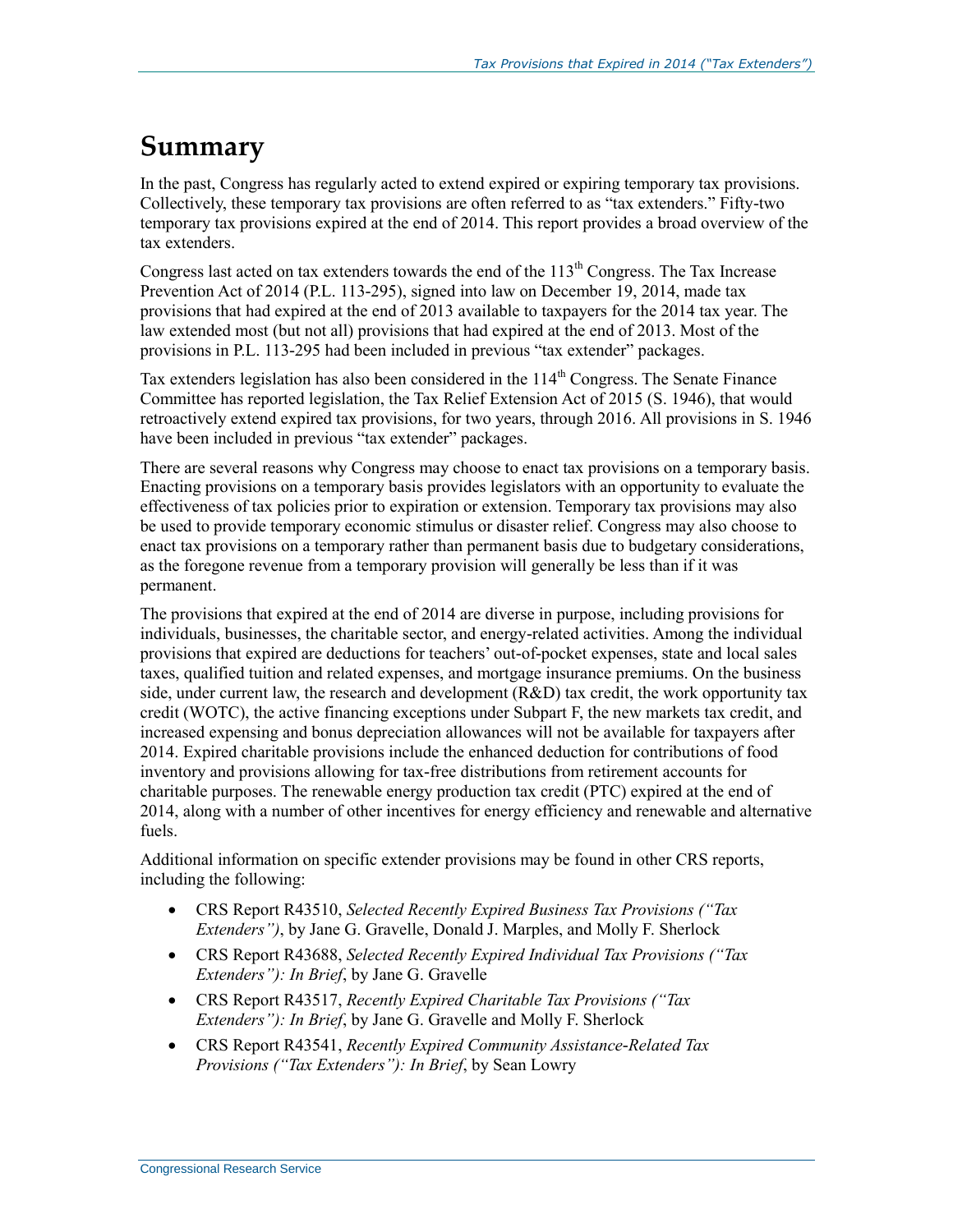CRS Report R43449, *Recently Expired Housing Related Tax Provisions ("Tax Extenders"): In Brief*, by Mark P. Keightley\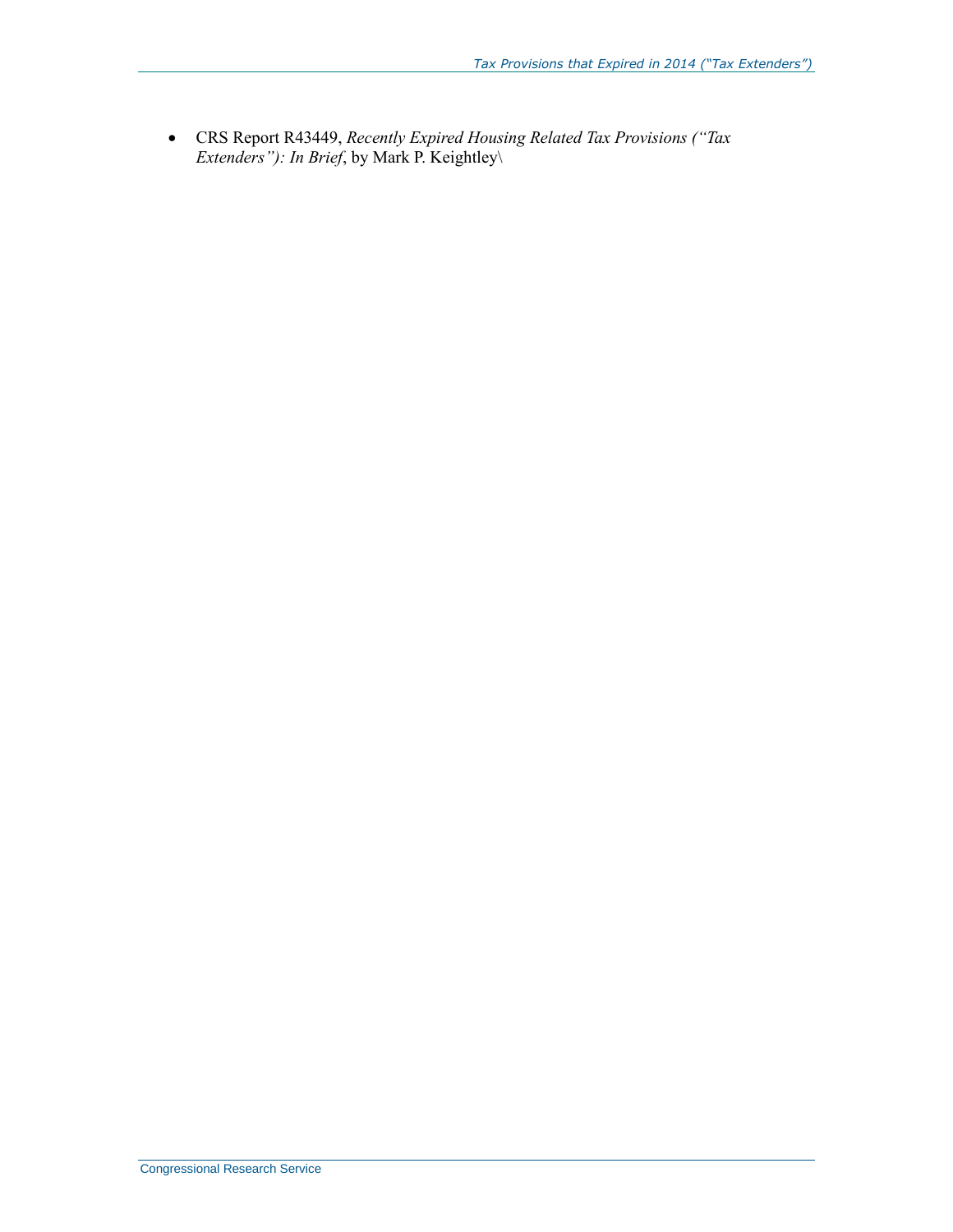# **Contents**

| Tax Provisions that Expired in 2013 that Were Not Extended by P.L. 113-295  21 |
|--------------------------------------------------------------------------------|

# **Tables**

### Contacts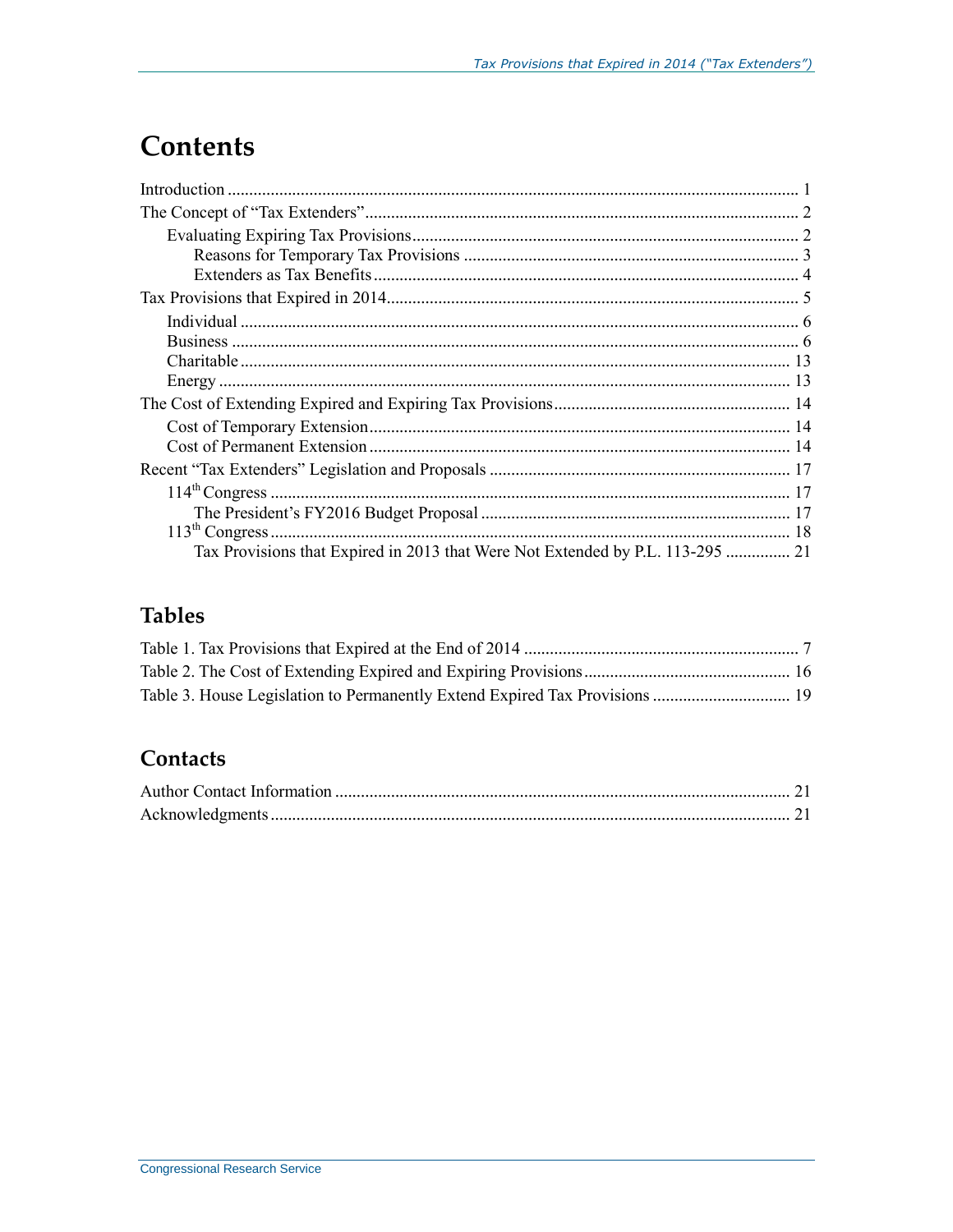# **Introduction**

There are dozens of temporary tax provisions in the Internal Revenue Code (IRC), many of which expired at the end of 2014. Recent legislation extended certain expiring provisions. The American Taxpayer Relief Act (ATRA; P.L. 112-240), signed into law on January 2, 2013, reduced tax policy uncertainty by permanently extending most of the tax cuts first enacted in 2001 and 2003 and permanently indexing the alternative minimum tax (AMT) for inflation.<sup>1</sup> ATRA, however, did not eliminate uncertainty in the tax code. Under ATRA, a number of provisions that had been allowed to expire at the end of 2011 or 2012 were temporarily extended through 2013.<sup>2</sup> Most of the provisions that expired at the end of 2013 were retroactively extended for one year, through 2014, in the Tax Increase Prevention Act of 2014 (P.L. 113-295).

Collectively, temporary tax provisions that are regularly extended by Congress rather than being allowed to expire as scheduled are often referred to as "tax extenders." Many of these "tax extender" provisions have been temporarily extended multiple times. The research tax credit, for example, has been extended 16 times since being enacted in 1981. Most of the temporary tax provisions that expired at the end of 2014 were previously extended more than once.

The Tax Increase Prevention Act of 2014, passed late in the  $113<sup>th</sup>$  Congress, extended expiring tax provisions for one year, retroactively through 2014. Other legislation considered in the  $113<sup>th</sup>$ Congress proposed a two-year extension—the Expiring Provisions Improvement Reform and Efficiency (EXPIRE) Act (S. 2260). Legislation was also considered that would have made certain expiring provisions permanent—see, for example, the Jobs for America Act (H.R. 4) and the America Gives More Act of 2014 (H.R. 4719). Tax reform legislation introduced in the  $113<sup>th</sup>$ Congress, the Tax Reform Act of 2014 (H.R. 1), proposed to make permanent certain provisions that are currently part of the tax extenders, including the research and experimentation (R&D) tax credit and increased expensing allowances for certain businesses allowed under Internal Revenue Code (IRC) Section 179.<sup>3</sup> In the 114<sup>th</sup> Congress, the House has passed legislation that would permanently extend certain expired provisions (America's Small Business Tax Relief Act of 2015 (H.R. 636), State and Local Sales Tax Deduction Fairness Act of 2015 (H.R. 622), America Gives More Act of 2015 (H.R. 644), and American Research and Competitiveness Act of 2015 (H.R. 880)).

The Tax Relief Extension Act of 2015 (S. 1946), as reported by the Senate Committee on Finance, would extend the temporary provisions that expired at the end of 2014 for two years, making the provisions available for the 2015 and 2016 tax year. S. 1946 would extend all temporary tax provisions that expired at the end of 2014, as well as one provision that expired at the end of 2013.

<sup>&</sup>lt;sup>1</sup> For additional background, see CRS Report R42894, An Overview of the Tax Provisions in the American Taxpayer *Relief Act of 2012*, by Margot L. Crandall-Hollick.

<sup>&</sup>lt;sup>2</sup> Provisions that had been allowed to expire at the end of 2011 were extended retroactively. In addition to the "tax" extenders" discussed in this report, several provisions first enacted as part of the American Recovery and Reinvestment Act (ARRA; P.L. 111-5) were temporarily extended in ATRA.

<sup>&</sup>lt;sup>3</sup> For background on expiring provisions that would be made permanent in the Tax Reform Act of 2014, see U.S. Congress, Joint Committee on Taxation, *Description of Expiring Business-Related Tax Provisions Made Permanent or Extended under the "Tax Reform Act of 2014," a Discussion Draft of the Chairman of the House Committee on Ways and Means to Reform the Internal Revenue Code*, committee print, 113th Cong., April 4, 2014, JCX-35-14, available at https://www.jct.gov/publications.html?func=startdown&id=4581.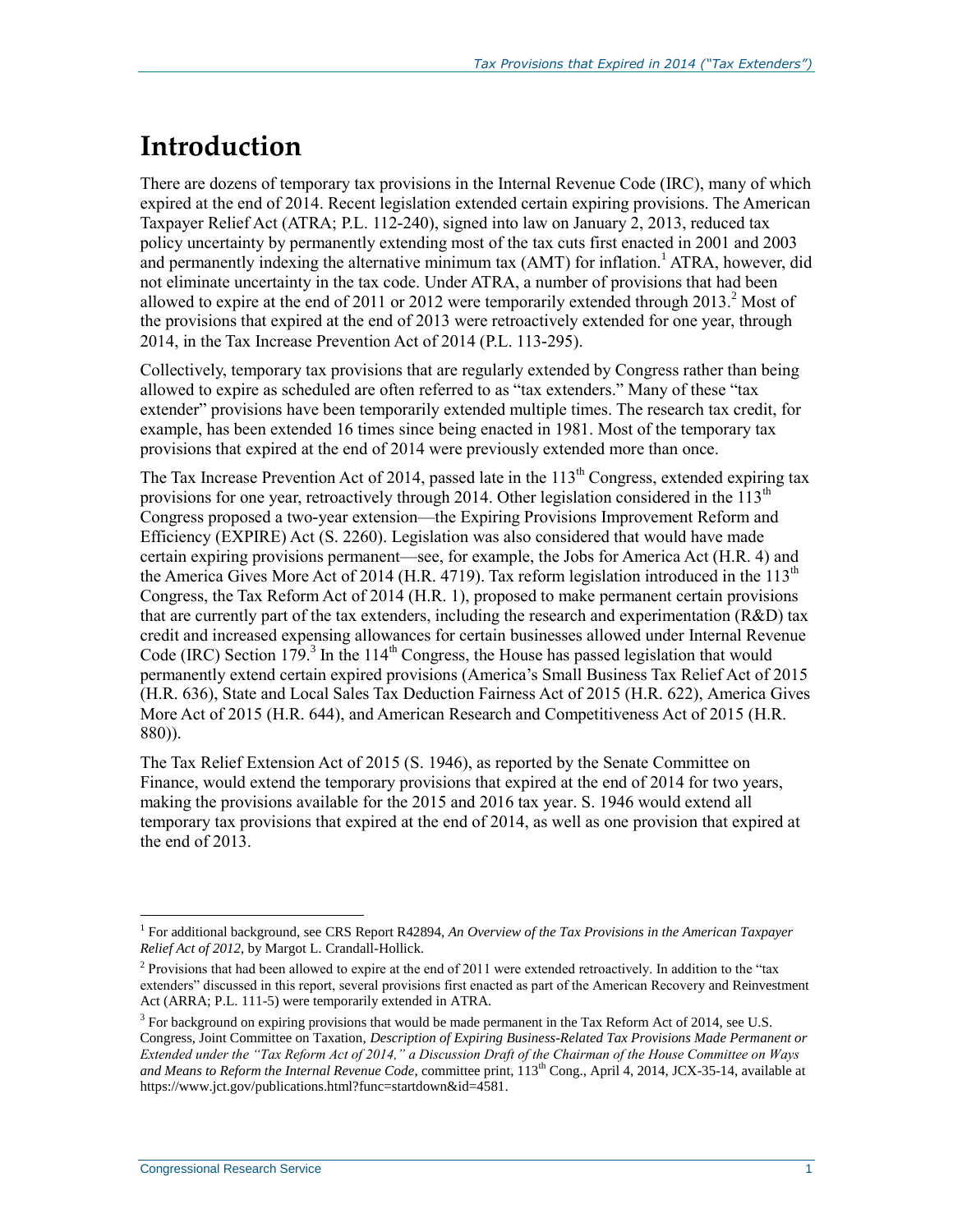The President's FY2016 budget also proposes to permanently extend or modify certain expired provisions and temporarily extend others.<sup>4</sup> The President's budget assumes that the American opportunity tax credit (AOTC), the earned income tax credit (EITC) expansions, and the child tax credit (CTC) expansions, which were extended through 2017 as part of ATRA, are made permanent.

This report provides a broad overview of the tax extenders. Additional information on specific extender provisions may be found in other CRS reports, including the following:

- CRS Report R43510, *Selected Recently Expired Business Tax Provisions ("Tax Extenders")*, by Jane G. Gravelle, Donald J. Marples, and Molly F. Sherlock
- CRS Report R43688, *Selected Recently Expired Individual Tax Provisions ("Tax Extenders"): In Brief*, by Jane G. Gravelle
- CRS Report R43517, *Recently Expired Charitable Tax Provisions ("Tax Extenders"): In Brief*, by Jane G. Gravelle and Molly F. Sherlock
- CRS Report R43541, *Recently Expired Community Assistance-Related Tax Provisions ("Tax Extenders"): In Brief*, by Sean Lowry
- CRS Report R43449, *Recently Expired Housing Related Tax Provisions ("Tax Extenders"): In Brief*, by Mark P. Keightley

# **The Concept of "Tax Extenders"**

The tax code presently contains dozens of temporary tax provisions. In the past, legislation to extend some set of these expiring provisions has been referred to by some as the "tax extender" package. While there is no formal definition of a "tax extender," the term has regularly been used to refer to the package of expiring tax provisions temporarily extended by Congress. Oftentimes, these expiring provisions are temporarily extended for a short period of time (e.g., one or two years). Over time, as new temporary provisions have been routinely extended and hence added to this package, the number of provisions that might be considered "tax extenders" has grown. $5$ 

# **Evaluating Expiring Tax Provisions**

There are various reasons Congress may choose to enact temporary (as opposed to permanent) tax provisions. Enacting provisions on a temporary basis, in theory, would provide Congress with an opportunity to evaluate the effectiveness of specific provisions before providing further extension. Temporary tax provisions may also be used to provide relief during times of economic weakness or following a natural disaster. Congress may also choose to enact temporary provisions for budgetary reasons. Examining the reason why a certain provision is temporary rather than permanent may be part of evaluating whether a provision should be extended.

<sup>&</sup>lt;sup>4</sup> For a complete description of the tax-related proposals in the President's FY2016 budget, see Department of the Treasury, *General Explanations of the Administration's Fiscal Year 2016 Revenue Proposals*, February 2015, http://www.treasury.gov/resource-center/tax-policy/Pages/general\_explanation.aspx.

<sup>5</sup> For a history of the tax extenders, see U.S. Congress, Senate Committee on Rules and Administration, *The Tax Extenders: How Congressional Rules and Outside Interests Shape Policy*, committee print, prepared by Congressional Research Service, 113<sup>th</sup> Cong., 2<sup>nd</sup> sess., December 2014, S. Prt. 113-30, pp. 441-456, available at http://www.gpo.gov/ fdsys/pkg/CPRT-113SPRT89394/pdf/CPRT-113SPRT89394.pdf#page=453.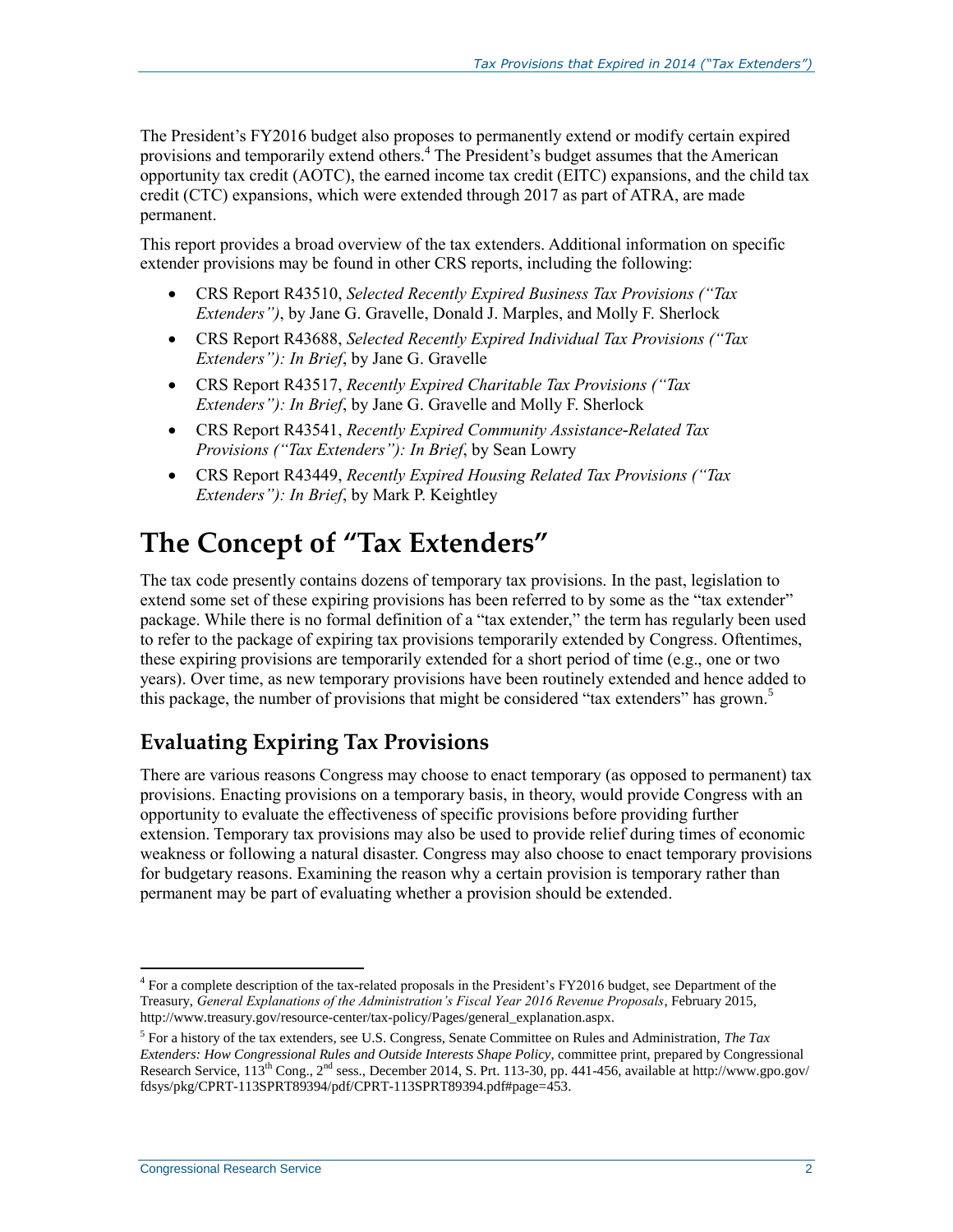#### **Reasons for Temporary Tax Provisions**

There are several reasons why Congress may choose to enact tax provisions on a temporary basis. Enacting provisions on a temporary basis may provide an opportunity to evaluate effectiveness before expiration or extension. However, this rationale for enacting temporary tax provisions is undermined if expiring provisions are regularly extended without systematic review, as is the case in practice. In 2012 testimony before the Senate Committee on Finance, Dr. Rosanne Altshuler noted that

an expiration date can be seen as a mechanism to force policymakers to consider the costs and benefits of the special tax treatment and possible changes to increase the effectiveness of the policy. This reasoning is compelling in theory, but has been an absolute failure in practice as no real systematic review ever occurs. Instead of subjecting each provision to careful analysis of whether its benefits outweigh its costs, the extenders are traditionally considered and passed in their entirety as a package of unrelated temporary tax benefits.<sup>6</sup>

While most expiring tax provisions have been extended in recent years, there have been some exceptions. For example, tax incentives for alcohol fuels (e.g., ethanol), which can be traced back to policies first enacted in 1978, were not extended beyond 2011. The Government Accountability Office (GAO) had previously found that with the renewable fuel standard (RFS) mandate, tax credits for ethanol were duplicative and did not increase consumption.<sup>7</sup> Congress may choose not to extend certain provisions if an evaluation determines that the benefits provided by the provision do not exceed the cost (in terms of foregone tax revenue).

Tax policy may also be used to address temporary circumstances in the form of economic stimulus or disaster relief. Economic stimulus measures might include bonus depreciation or generous expensing allowances.<sup>8</sup> Disaster relief policies might include enhanced casualty loss deductions or additional net operating loss carrybacks.<sup>9</sup> Other recent examples of temporary provisions that have been enacted to address special economic circumstances include the exclusion of mortgage forgiveness from taxable income during the recent housing crisis,<sup>10</sup> the payroll tax cut,<sup>11</sup> and the grants in lieu of tax credits to compensate for weak tax-equity markets during the economic downturn (the Section 1603 grants).<sup>12</sup> It has been argued that provisions that

<sup>6</sup> U.S. Congress, Senate Committee on Finance, *Extenders and Tax Reform: Seeking Long-Term Solutions*, Testimony of Dr. Rosanne Altshuler,  $112^{th}$  Cong., January 31, 2012, available at http://www.finance.senate.gov/hearings/hearing/? id=b1604e2e-5056-a032-52ff-dd661f9280f6.

<sup>7</sup> See U.S. Government Accountability Office, *Biofuels: Potential Effects and Challenges of Required Increases in Production and Use*, GAO-09-44, August 2009, http://www.gao.gov/new.items/d09446.pdf and U.S. Government Accountability Office, *Opportunities to Reduce Potential Duplication in Government Programs, Save Tax Dollars, and Enhance Revenue*, GAO-11-318SP, March 2011, http://www.gao.gov/assets/320/315920.pdf.

<sup>8</sup> For a discussion of bonus depreciation in the context of tax extenders, see CRS Report R43432, *Bonus Depreciation: Economic and Budgetary Issues*, by Jane G. Gravelle. For background on these policies, see CRS Report RL31852, *The Section 179 and Bonus Depreciation Expensing Allowances: Current Law and Issues for the 114th Congress*, by Gary Guenther.

<sup>9</sup> For more information, see CRS Report R42839, *Tax Provisions to Assist with Disaster Recovery*, by Erika K. Lunder, Carol A. Pettit, and Jennifer Teefy.

<sup>10</sup> For more information, see CRS Report RL34212, *Analysis of the Tax Exclusion for Canceled Mortgage Debt Income*, by Mark P. Keightley and Erika K. Lunder.

<sup>&</sup>lt;sup>11</sup> For more information, see CRS Report R42103, *Extending the Temporary Payroll Tax Reduction: A Brief Description and Economic Analysis*, by Donald J. Marples and Molly F. Sherlock.

<sup>&</sup>lt;sup>12</sup> For more information, see CRS Report R41635, *ARRA Section 1603 Grants in Lieu of Tax Credits for Renewable Energy: Overview, Analysis, and Policy Options*, by Phillip Brown and Molly F. Sherlock.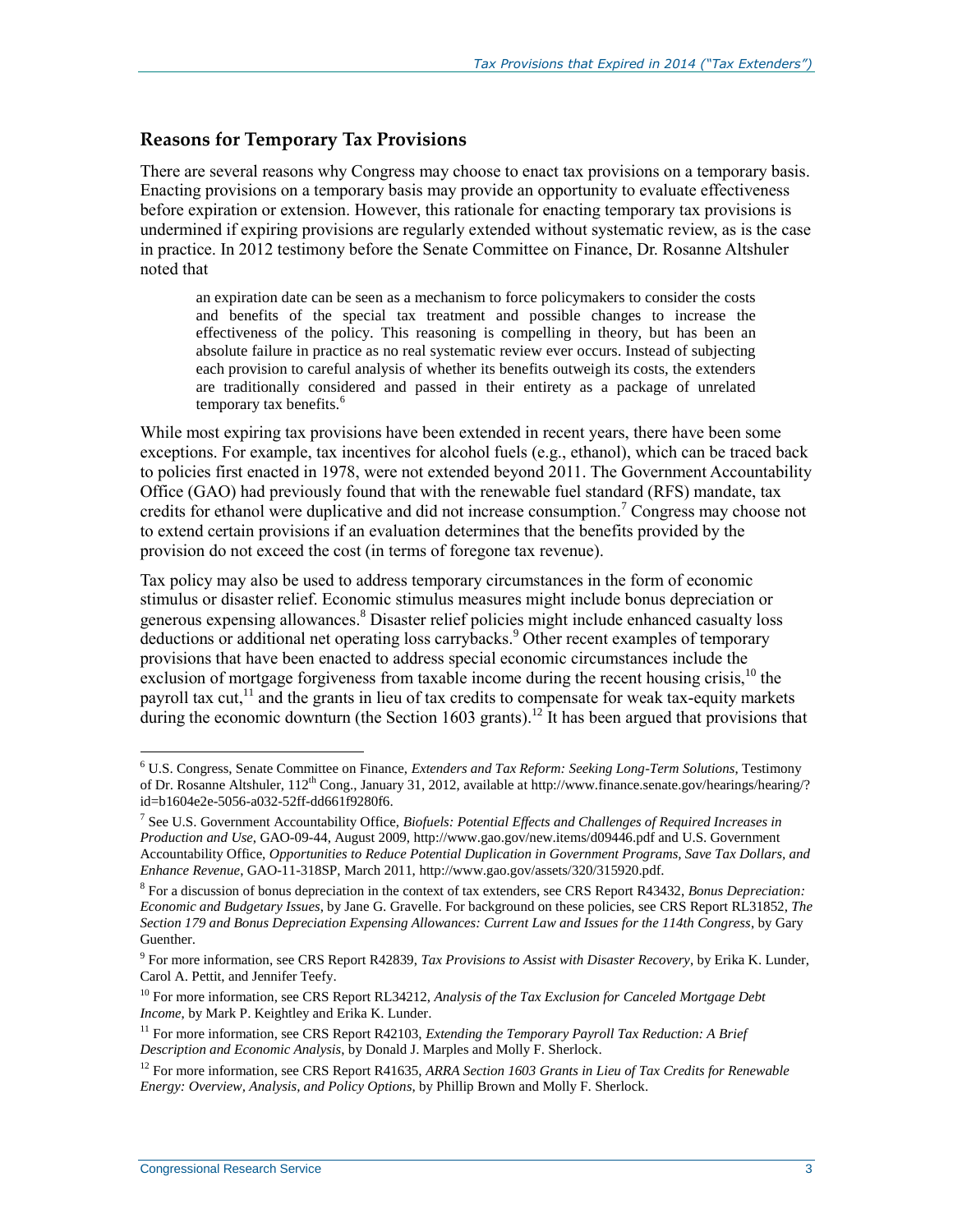were enacted to address a temporary situation should be allowed to expire once the situation is resolved.<sup>13</sup>

Congress may also choose to enact tax policies on a temporary basis for budgetary reasons. If policymakers decide that legislation that reduces revenues must be paid for, it is easier to find resources to offset short-term extensions rather than long-term or permanent extensions.<sup>14</sup> Additionally, by definition the Congressional Budget Office (CBO) assumes under the current law baseline that temporary tax cuts expire as scheduled. Thus, the current law baseline does not assume that temporary tax provisions are regularly extended. Hence, if temporary expiring tax provisions are routinely extended in practice, the CBO current law baseline would tend to overstate projected revenues, making the long-term revenue outlook stronger. In other words, by making tax provisions temporary rather than permanent, these provisions have a smaller effect on the long-term fiscal outlook.<sup>15</sup>

#### **Extenders as Tax Benefits<sup>16</sup>**

Temporary tax benefits are a form of federal subsidy that treats eligible activities favorably compared to others, and channels economic resources into qualified uses. Extenders influence how economic actors behave and how the economy's resources are employed. Like all tax benefits, extenders can be evaluated by looking at the impact on economic efficiency, equity, and simplicity.<sup>17</sup> Temporary tax provisions may be efficient and effective in accomplishing their intended purpose, though not equitable. Alternatively, an extender may be equitable but not efficient. Policymakers may have to choose the economic objectives that matter most.

#### *Economic Efficiency*

 $\overline{a}$ 

Extenders often provide subsidies to encourage more of an activity than would otherwise be undertaken. According to economic theory, in most cases an economy best satisfies the wants and needs of its participants if markets allocate resources free of distortions from taxes and other factors. Market failures, however, may occur in some instances, and economic efficiency may actually be improved by tax distortions.<sup>18</sup> Thus, the ability of extenders to improve economic

<sup>&</sup>lt;sup>13</sup> This point was made in U.S. Congress, Senate Committee on Finance, *Extenders and Tax Reform: Seeking Long-Term Solutions*, Testimony of Dr. Rosanne Altshuler, 112<sup>th</sup> Cong., January 31, 2012, available at http://www.finance.senate.gov/hearings/hearing/?id=b1604e2e-5056-a032-52ff-dd661f9280f6 and U.S. Congress, House Committee on Ways and Means, Subcommittee on Select Revenue Measures, *Framework for Evaluating Certain Expiring Tax Provisions*, Testimony of Donald B. Marron, 112th Cong., June 8, 2012, available at http://waysandmeans.house.gov/uploadedfiles/marron.pdf.

<sup>14</sup> U.S. Congress, House Committee on Ways and Means, Subcommittee on Select Revenue Measures, *Framework for Evaluating Certain Expiring Tax Provisions*, Testimony of Donald B. Marron, 112<sup>th</sup> Cong., June 8, 2012, available at http://waysandmeans.house.gov/uploadedfiles/marron.pdf.

<sup>15</sup> U.S. Congress, Senate Committee on Finance, *Extenders and Tax Reform: Seeking Long-Term Solutions*, Testimony of Dr. Rosanne Altshuler,  $112^{th}$  Cong., January 31, 2012, available at http://www.finance.senate.gov/hearings/hearing/? id=b1604e2e-5056-a032-52ff-dd661f9280f6.

<sup>16</sup> This section is adapted from archived CRS Report RL32367, *Certain Temporary Tax Provisions that Expired in December 2009 ("Extenders")*, by James M. Bickley.

 $17$  Using these "criteria for good tax policy" to evaluate tax extenders was discussed in U.S. Congress, House Committee on Ways and Means, Subcommittee on Select Revenue Measures, *Framework for Evaluating Certain Expiring Tax Provisions*, Testimony of Dr. Jim White, 112th Cong., June 8, 2012, available at http://waysandmeans.house.gov/uploadedfiles/white.pdf.

 $18$  Market failure occurs when the marginal benefit of an action does not equal the marginal cost. For example, polluting forms of energy production cause social costs that are not taken into account by the producer; hence, there is an argument for taxing this type of energy or, alternatively, subsidizing less-polluting firms.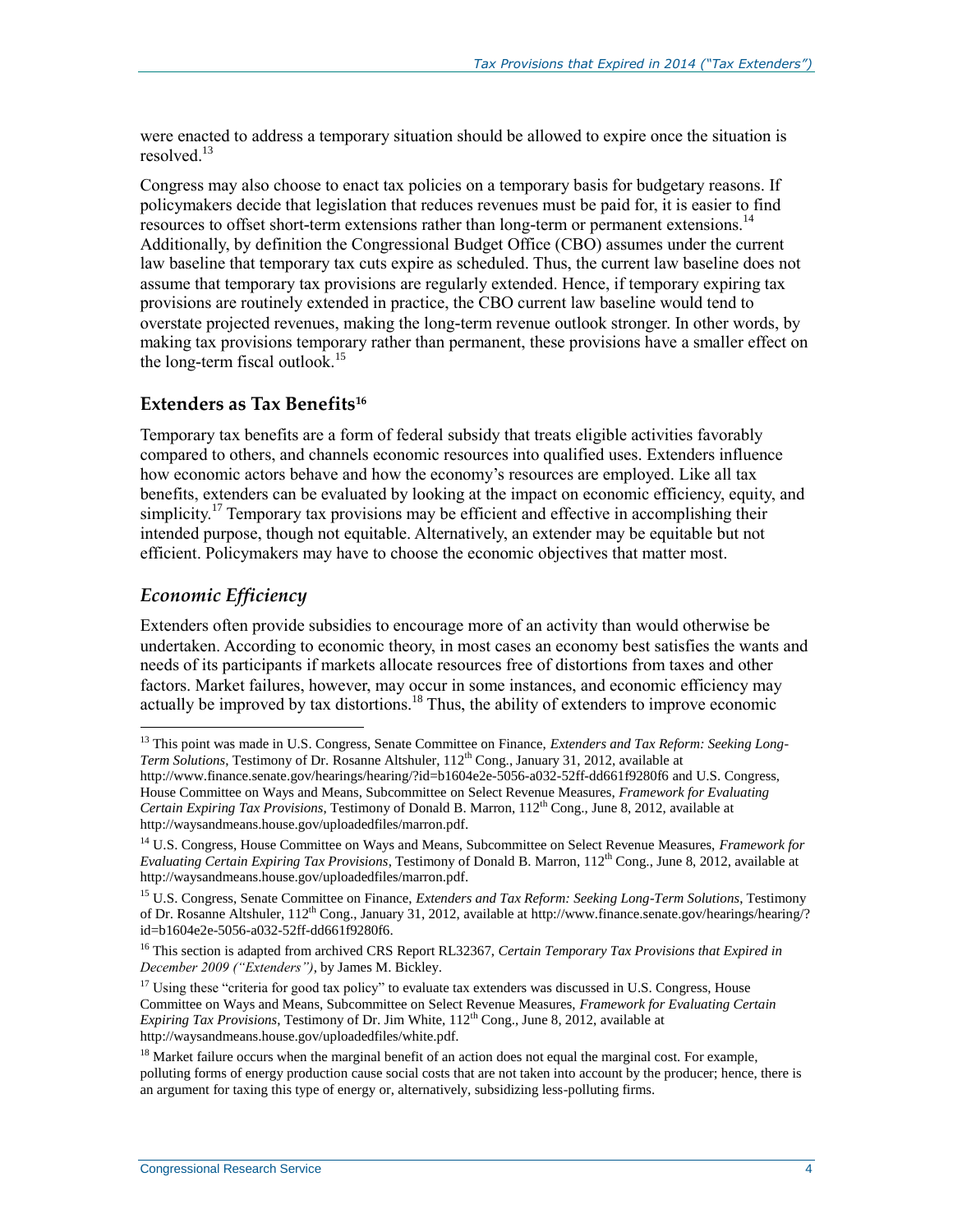welfare depends in part on whether or not the extender is remedying a market failure. According to theory, a tax extender reduces economic efficiency if it is not addressing a specific market failure.

An extender is also considered relatively effective if it stimulates the desired activity better than a direct subsidy. Direct spending programs, however, can often be more successful at targeting resources than indirect subsidies made through the tax system such as tax extenders.<sup>19</sup>

#### *Equity*

A tax is considered to be fair when it contributes to a socially desirable distribution of the tax burden. Tax benefits such as the extenders can result in individuals with similar incomes and expenses paying differing amounts of tax, depending on whether they engage in tax-subsidized activities. This differential treatment is a deviation from the standard of horizontal equity, which requires that people in equal positions should be treated equally.

Another component of fairness in taxation is vertical equity, which requires that tax burdens be distributed fairly among people with different abilities to pay. Most extenders are considered inequitable because they benefit those who have a greater ability to pay taxes. Those individuals with relatively less income and thus a reduced ability to pay taxes may not have the same opportunity to benefit from extenders as those with higher income. The disproportionate benefit of tax expenditures to individuals with higher incomes reduces the progressivity of the tax system, which is often viewed as a reduction in equity.

An example of the effect a tax benefit can have on vertical equity is illustrated by two teachers who have both incurred \$250 in classroom-related expenses and are eligible to claim the abovethe-line deduction for expenses. Yet the tax benefit to the two differs if they are in different tax brackets. A teacher with lower income, who may be in the 15% income tax bracket, receives a deduction with a value of \$37.50, while another teacher, in the 33% bracket, receives a deduction value of \$82.50. Thus, the higher-income taxpayer, with presumably greater ability to pay taxes, receives a greater benefit than the lower-income taxpayer.

#### *Simplicity*

 $\overline{a}$ 

Extenders contribute to the complexity of the tax code and raise the cost of administering the tax system. Those costs, which can be difficult to isolate and measure, are rarely included in the costbenefit analysis of temporary tax provisions. In addition to making the tax code more difficult for the government to administer, complexity also increases costs imposed on individual taxpayers. With complex incentives, individuals devote more time to tax preparation and are more likely to hire paid preparers.

# **Tax Provisions that Expired in 2014**

Dozens of temporary tax provisions expired at the end of 2014 (see **[Table 1](#page-10-0)**). Most of these provisions have been extended as part of previous "tax extender" legislation. For the purposes of this report, expiring provisions have been classified as belonging to one of four categories: individual, business, charitable, or energy. The following sections provide additional details on expiring provisions within each category. **[Table 1](#page-10-0)** also notes which provisions are included as part

<sup>&</sup>lt;sup>19</sup> Stanley S. Surrey, "Tax Incentives as a Device for Implementing Government Policy: A Comparison with Direct Government Expenditures," *Harvard Law Review*, vol. 83, no. 4 (February 1970), pp. 705-738.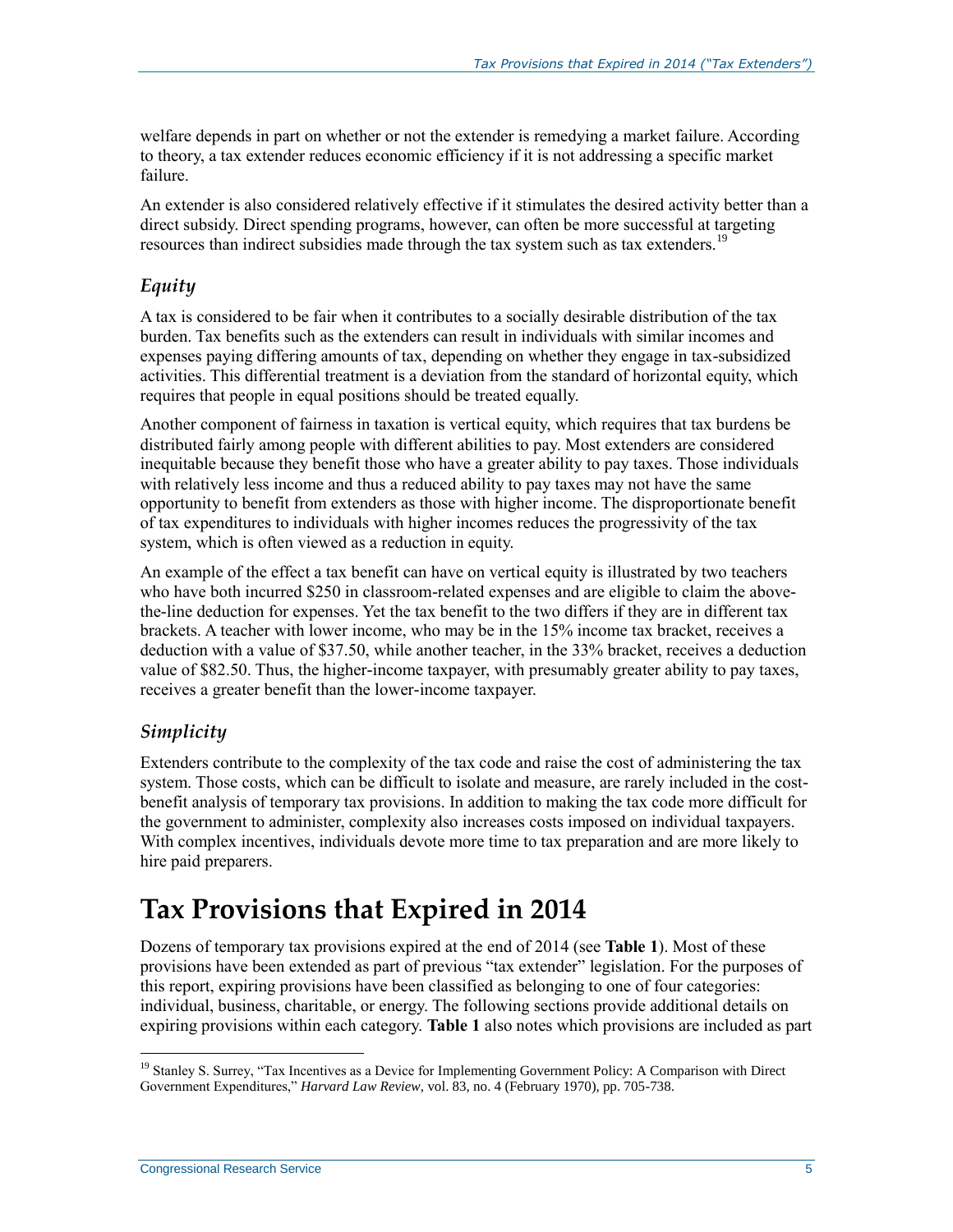of the Tax Relief Extension Act of 2015 (S. 1946), and the estimated 10-year revenue cost of a two-year extension.

### **Individual<sup>20</sup>**

All six of the individual tax extender provisions that expired at the end of 2014 have previously been extended as part of tax extenders legislation. The longest-standing individual extender provision is the above-the-line deduction for classroom expenses incurred by school teachers. This provision was first enacted on a temporary basis in 2002 and has regularly been included in tax extender packages. Other individual provisions that have been extended more than once include the deduction for state and local sales taxes,<sup>21</sup> the above-the-line deduction for tuition and related expenses,<sup>22</sup> the deduction for mortgage insurance premiums,<sup>23</sup> and the parity for the exclusion of employer-provided mass transit and parking benefits.

#### **Business<sup>24</sup>**

All of the business provisions that expired at the end of 2014 have been extended at least once, most more than once. Long-standing provisions that are scheduled for expiration include the research tax credit,<sup>25</sup> the rum excise tax cover-over,<sup>26</sup> the Work Opportunity Tax Credit,<sup>27</sup> the Qualified Zone Academy Bond (QZAB) allocation limitation,<sup>28</sup> and the active financing exception under Subpart F.<sup>29</sup> The New Markets Tax Credit, first enacted in 2000 to promote investment in low-income communities, also expired at the end of 2014.<sup>30</sup> Bonus depreciation and enhanced expensing allowances, which are often viewed as economic stimulus measures, also expired at the end of 2014.<sup>31</sup>

 $\overline{a}$ <sup>20</sup> For more information, see CRS Report R43688, *Selected Recently Expired Individual Tax Provisions ("Tax Extenders"): In Brief*, by Jane G. Gravelle.

<sup>21</sup> For more information, see CRS Report RL32781, *Federal Deductibility of State and Local Taxes*, by Steven Maguire and Jeffrey M. Stupak.

<sup>22</sup> For more information, see CRS Report R41967, *Higher Education Tax Benefits: Brief Overview and Budgetary Effects*, by Margot L. Crandall-Hollick.

<sup>23</sup> For general background on expired housing-related provisions, see CRS Report R43449, *Recently Expired Housing Related Tax Provisions ("Tax Extenders"): In Brief*, by Mark P. Keightley.

<sup>24</sup> For more information, see CRS Report R43510, *Selected Recently Expired Business Tax Provisions ("Tax Extenders")*, by Jane G. Gravelle, Donald J. Marples, and Molly F. Sherlock.

<sup>25</sup> For more information, see CRS Report RL31181, *Research Tax Credit: Current Law and Policy Issues for the 114th Congress*, by Gary Guenther.

<sup>26</sup> For more information, see CRS Report R41028, *The Rum Excise Tax Cover-Over: Legislative History and Current Issues*, by Steven Maguire.

<sup>27</sup> For more information, see CRS Report R43729, *The Work Opportunity Tax Credit*, by Benjamin Collins and Sarah A. Donovan.

<sup>28</sup> For more information, see CRS Report R40523, *Tax Credit Bonds: Overview and Analysis*, by Steven Maguire.

<sup>29</sup> For more information, see CRS Report R41852, *U.S. International Corporate Taxation: Basic Concepts and Policy Issues*, by Mark P. Keightley and Jeffrey M. Stupak.

<sup>30</sup> For more information, see CRS Report RL34402, *New Markets Tax Credit: An Introduction*, by Donald J. Marples and Sean Lowry and CRS Report R43541, *Recently Expired Community Assistance-Related Tax Provisions ("Tax Extenders"): In Brief*, by Sean Lowry.

<sup>31</sup> For more information, see CRS Report RL31852, *The Section 179 and Bonus Depreciation Expensing Allowances: Current Law and Issues for the 114th Congress*, by Gary Guenther. For more on bonus depreciation in the context of tax extenders, see CRS Report R43432, *Bonus Depreciation: Economic and Budgetary Issues*, by Jane G. Gravelle.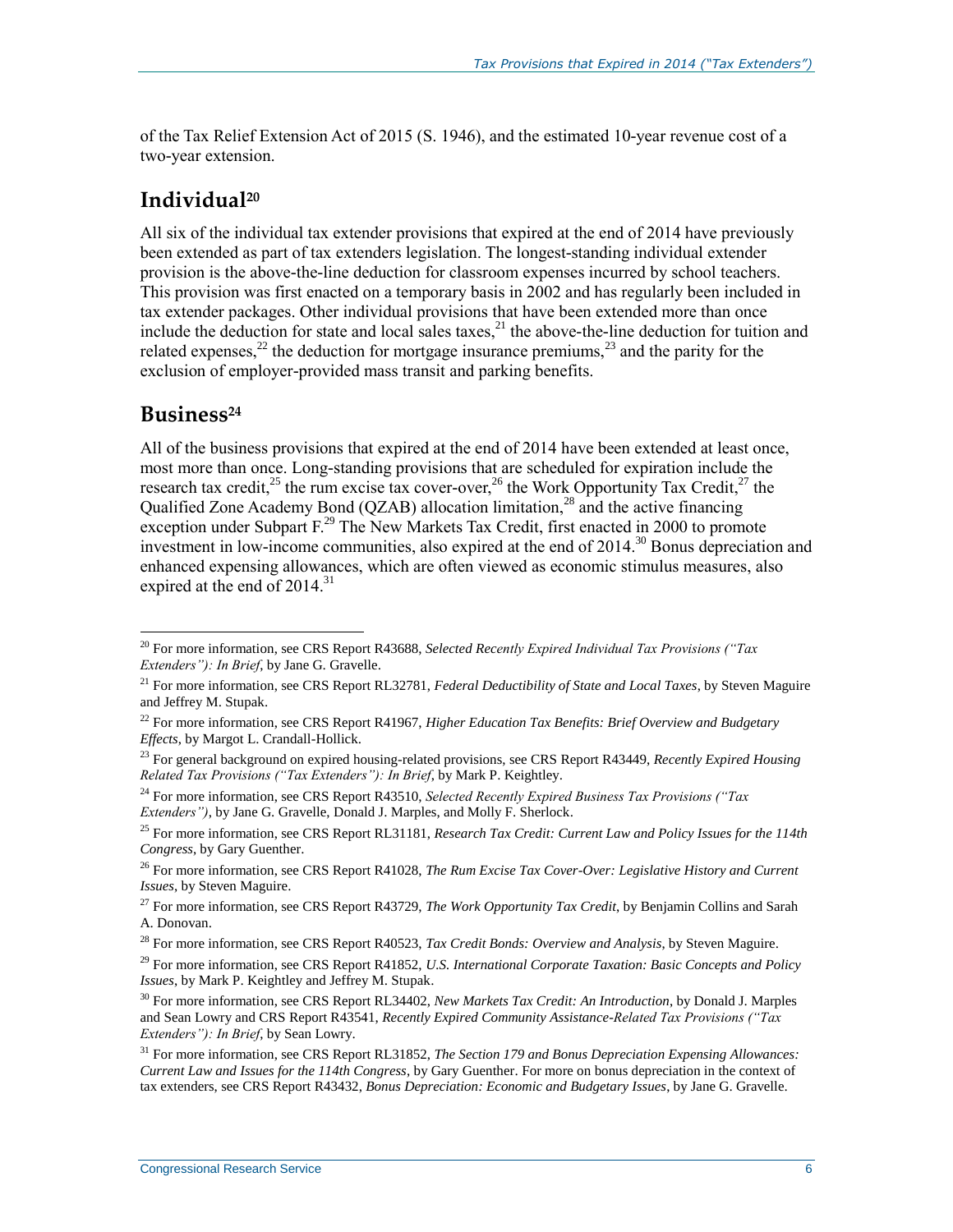### **Table 1. Tax Provisions that Expired at the End of 2014**

(extensions in previous "tax extenders" legislation)

<span id="page-10-0"></span>

|                                                                                                               | S. 1946 |                                                                   |                | <b>Extending Legislation</b> |                           |                                   |                           |                         |                  |                  |
|---------------------------------------------------------------------------------------------------------------|---------|-------------------------------------------------------------------|----------------|------------------------------|---------------------------|-----------------------------------|---------------------------|-------------------------|------------------|------------------|
|                                                                                                               |         | 10-Year<br>Cost<br>Estimate P.L. 113-<br>Extended? (billions) 295 |                | $P.L. 112-$<br>240           | $P.L.$ $I II -$<br>312    | <b>P.L. 110-</b><br>343           | P.L. 109-<br>432          | <b>P.L. 108-</b><br>311 | P.L. 107-<br>147 | P.L. 106-<br>170 |
| <b>Individual Provisions</b>                                                                                  |         |                                                                   |                |                              |                           |                                   |                           |                         |                  |                  |
| Above-the-Line Deduction of up to \$250 for Teacher<br>Classroom Expenses                                     | Yy      | \$0.46                                                            | $\pmb{\times}$ | $\pmb{\times}$               | $\pmb{\times}$            | $\pmb{\times}$                    | $\pmb{\times}$            | $\pmb{\times}$          |                  |                  |
| Deduction for State and Local General Sales Taxes                                                             | Υ       | \$6.70                                                            | X              | $\times$                     | $\times$                  | $\times$                          | X                         |                         |                  |                  |
| Above-the-Line Deduction for Qualified Tuition and Related<br>Expenses                                        | Υ       | \$0.61                                                            | $\pmb{\times}$ | $\mathsf{X}$                 | $\boldsymbol{\mathsf{X}}$ | $\pmb{\times}$                    | $\boldsymbol{\mathsf{X}}$ |                         |                  |                  |
| Mortgage Insurance Premiums Treated as Qualified<br><b>Residence Interest</b>                                 | Υ       | \$2.32                                                            | $\pmb{\times}$ | $\pmb{\times}$               | $\pmb{\times}$            | $\mathsf a$                       |                           |                         |                  |                  |
| Parity for Exclusion for Employer-Provided Mass Transit and<br><b>Parking Benefits</b>                        | YY      | \$0.19                                                            | $\mathsf{x}$   | $\pmb{\times}$               | $\times$                  |                                   |                           |                         |                  |                  |
| Exclusion of Discharge of Principal Residence Indebtedness<br>from Gross Income for Individuals               | YY      | \$5.17                                                            | X              | $\pmb{\times}$               |                           | $X^b$                             |                           |                         |                  |                  |
| <b>Business Provisions</b>                                                                                    |         |                                                                   |                |                              |                           |                                   |                           |                         |                  |                  |
| Tax Credit for Research and Experimentation Expenses                                                          | Yy      | \$22.62                                                           | $\mathsf{x}$   | $\mathsf{X}$                 | $\times$                  | $\times$                          | $\times$                  | $\pmb{\times}$          | $\mathsf{c}$     | X                |
| Temporary Increase in Limit on Cover Over of Rum Excise<br>Tax Revenues to Puerto Rico and the Virgin Islands | Y       | \$0.34                                                            | $\mathsf{x}$   | $\times$                     | $\boldsymbol{\mathsf{X}}$ | $\times$                          | X                         | X                       | X                | $\times$         |
| Work Opportunity Tax Credit                                                                                   | YY      | \$3.15                                                            | $\pmb{\times}$ | X <sup>d</sup>               | $\pmb{\times}$            | $\mathsf{e}% _{t}\left( t\right)$ | $\times$                  | $\pmb{\times}$          | $\pmb{\times}$   | $\pmb{\times}$   |
| Qualified Zone Academy Bonds - Allocation of Bond<br>Limitation                                               | Yy      | \$0.26                                                            | X              | $\pmb{\times}$               | $\pmb{\times}$            | $\times$                          | X                         | X                       | X                | X                |
| Exceptions under Subpart F for Active Financing Income                                                        | Υ       | \$13.45                                                           | X              | $\mathsf{X}$                 | $\pmb{\times}$            | X                                 | $\mathbf{f}$              | f                       | X                | $\pmb{\times}$   |
| Indian Employment Tax Credit                                                                                  | Υ       | \$0.13                                                            | $\pmb{\times}$ | $\mathsf{X}$                 | $\pmb{\times}$            | $\times$                          | $\pmb{\times}$            | $\pmb{\times}$          | X                |                  |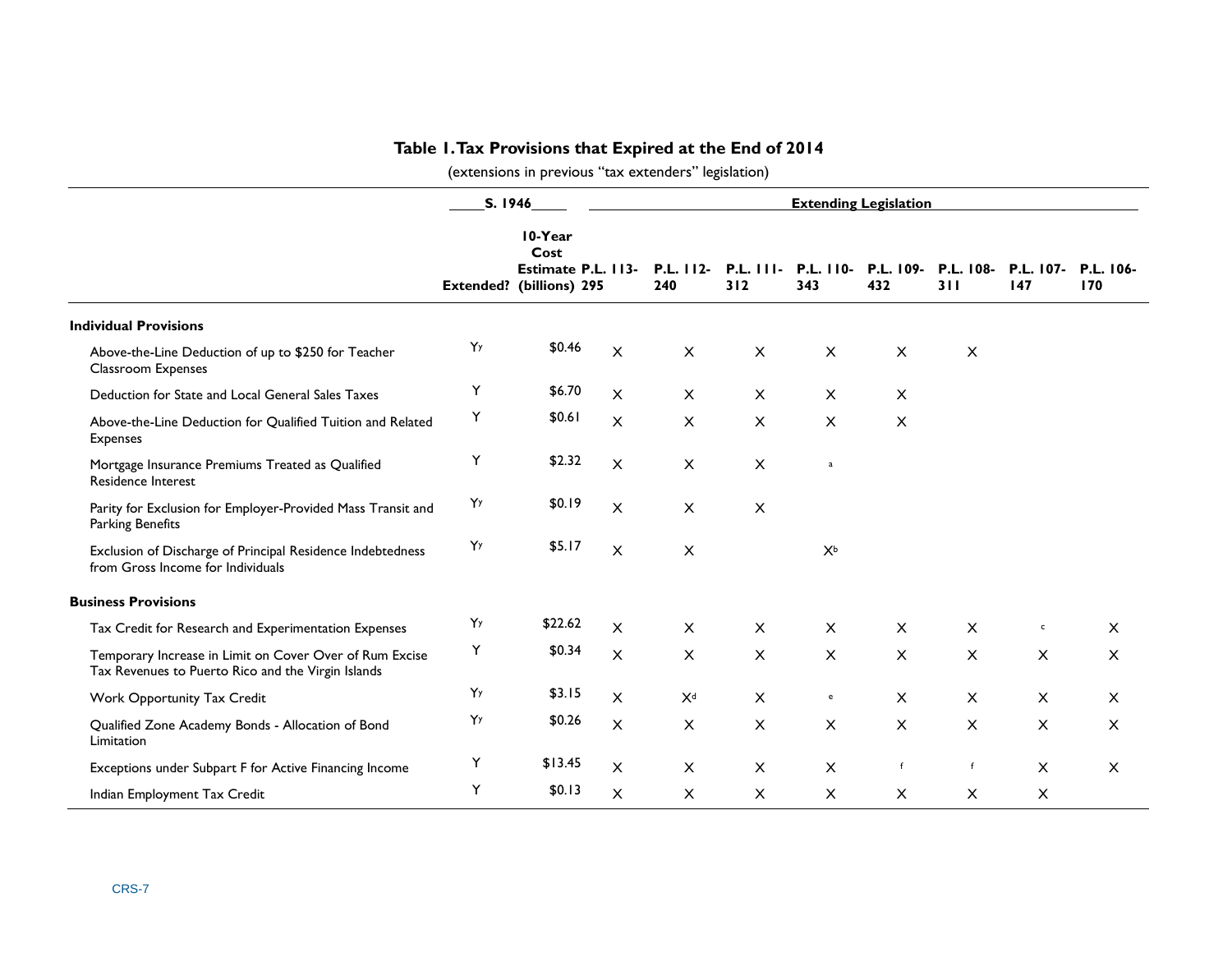|                                                                                                                                           | S. 1946 |                                                                          |                           | <b>Extending Legislation</b> |                      |                           |                  |                  |                  |                  |
|-------------------------------------------------------------------------------------------------------------------------------------------|---------|--------------------------------------------------------------------------|---------------------------|------------------------------|----------------------|---------------------------|------------------|------------------|------------------|------------------|
|                                                                                                                                           |         | 10-Year<br>Cost<br>Estimate P.L. 113-<br><b>Extended?</b> (billions) 295 |                           | $P.L. 112-$<br>240           | $P.L.$ $111-$<br>312 | <b>P.L. 110-</b><br>343   | P.L. 109-<br>432 | P.L. 108-<br>311 | P.L. 107-<br>147 | P.L. 106-<br>170 |
| Accelerated Depreciation for Business Property on Indian<br>Reservations                                                                  | Y       | \$0.15                                                                   | $\boldsymbol{\mathsf{X}}$ | $\mathsf{X}$                 | $\mathsf{X}$         | $\pmb{\times}$            | $\pmb{\times}$   | $\pmb{\times}$   | $\times$         |                  |
| New Markets Tax Credit                                                                                                                    | Yy      | \$2.08                                                                   | $\mathsf{x}$              | $\times$                     | $\times$             | $\times$                  | $\pmb{\times}$   |                  |                  |                  |
| American Samoa Economic Development Credit                                                                                                | Υ       | \$0.03                                                                   | $\mathsf{x}$              | $\times$                     | $\times$             | $\times$                  | $\mathsf{x}$     |                  |                  |                  |
| Look-Through Treatment of Payments Between Related<br>Controlled Foreign Corporations under the Foreign Personal<br>Holding Company Rules | Υ       | \$2.72                                                                   | $\pmb{\times}$            | $\times$                     | $\times$             | $\pmb{\times}$            |                  |                  |                  |                  |
| Credit for Railroad Track Maintenance                                                                                                     | Y       | \$0.43                                                                   | X                         | $\times$                     | $\times$             | $\times$                  |                  |                  |                  |                  |
| 15-Year Straight-Line Cost Recovery for Qualified Leasehold,<br>Restaurant, and Retail Improvements                                       | Υ       | \$4.93                                                                   | $\boldsymbol{\mathsf{X}}$ | X                            | X                    | $\pmb{\times}$            |                  |                  |                  |                  |
| 7-Year Recovery for Motorsport Racing Facilities                                                                                          | Υ       | \$0.10                                                                   | X                         | $\pmb{\times}$               | $\times$             | $\pmb{\times}$            |                  |                  |                  |                  |
| Deduction Allowable with Respect to Income Attributable to<br>Domestic Production Activities in Puerto Rico                               | Υ       | \$0.23                                                                   | X                         | $\times$                     | $\times$             | $\times$                  |                  |                  |                  |                  |
| Modification of Tax Treatment of Certain Payments under<br>Existing Arrangements to Controlling Exempt Organizations                      | Υ       | \$0.03                                                                   | $\times$                  | $\pmb{\times}$               | X                    | $\pmb{\times}$            |                  |                  |                  |                  |
| Treatment of Certain Dividends of Regulated Investment<br>Companies ("RICs")                                                              | Υ       | \$0.21                                                                   | $\boldsymbol{\mathsf{X}}$ | $\times$                     | $\times$             | $\pmb{\times}$            |                  |                  |                  |                  |
| RIC Qualified Investment Entity Treatment under FIRPTA                                                                                    | Υ       | \$0.10                                                                   | $\mathsf{x}$              | $\times$                     | $\pmb{\times}$       | $\boldsymbol{\mathsf{X}}$ |                  |                  |                  |                  |
| Mine Rescue Team Training Credit                                                                                                          | Υ       | -i-                                                                      | X                         | $\times$                     | $\times$             | $\times$                  |                  |                  |                  |                  |
| Election to Expense Mine-Safety Equipment                                                                                                 | Υ       | —                                                                        | $\pmb{\times}$            | $\times$                     | X                    | $\times$                  |                  |                  |                  |                  |
| Employer Wage Credit for Activated Military Reservists                                                                                    | Yy      | \$0.26                                                                   | $\mathsf{X}$              | $\times$                     | $\times$             |                           |                  |                  |                  |                  |
| Special Expensing Rules for Film and Television Production                                                                                | Yy      | \$0.03                                                                   | $\mathsf{x}$              | $\times$                     | $\times$             |                           |                  |                  |                  |                  |
| Exclusion of 100% Gain on Certain Small Business Stock                                                                                    | Υ       | \$3.17                                                                   | $\pmb{\times}$            | $\times$                     | X                    |                           |                  |                  |                  |                  |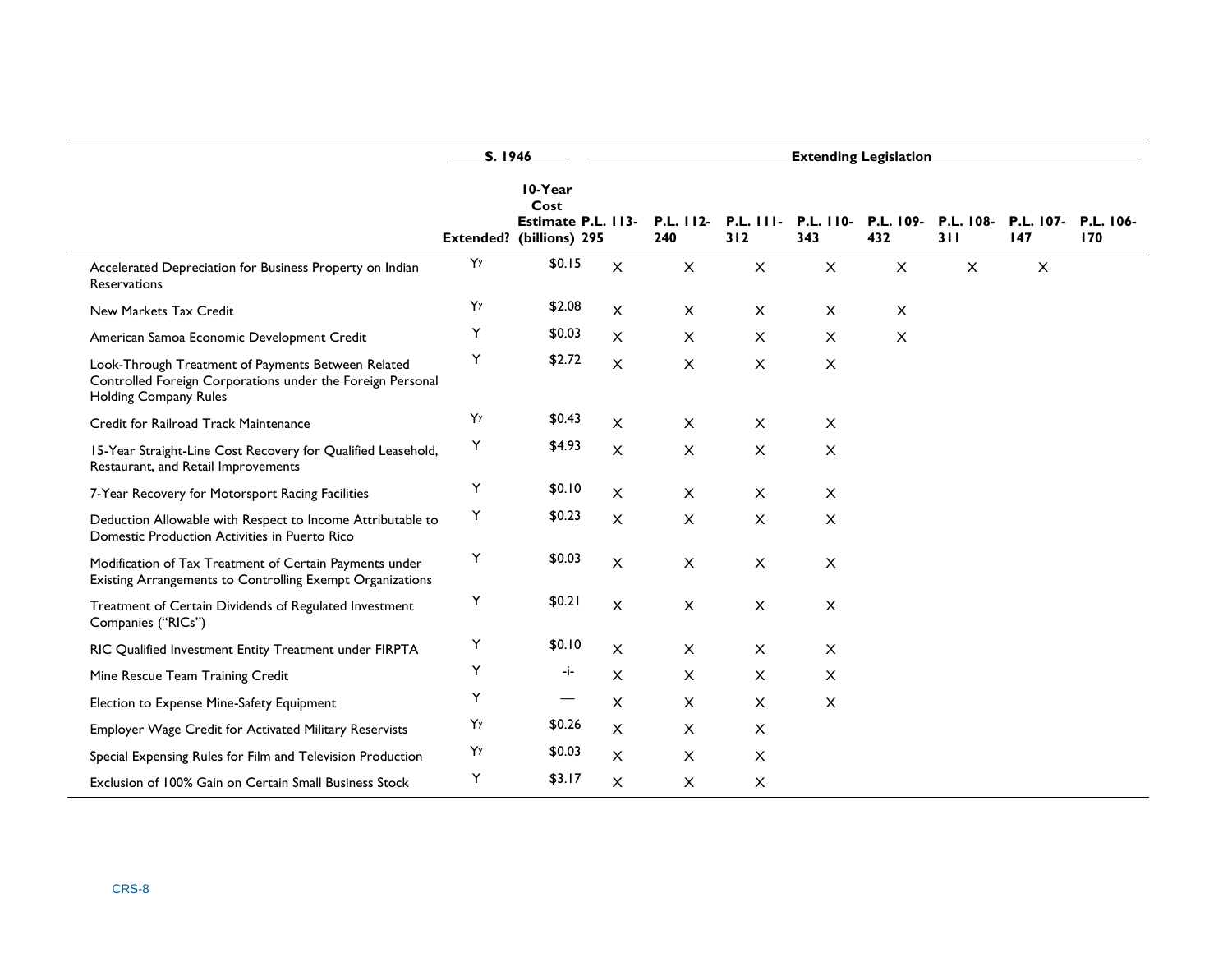|                                                                                                         | S. 1946 |                                                                   |                           | <b>Extending Legislation</b> |                      |                         |                  |                  |                            |     |
|---------------------------------------------------------------------------------------------------------|---------|-------------------------------------------------------------------|---------------------------|------------------------------|----------------------|-------------------------|------------------|------------------|----------------------------|-----|
|                                                                                                         |         | 10-Year<br>Cost<br>Estimate P.L. 113-<br>Extended? (billions) 295 |                           | P.L. 112-<br>240             | $P.L.$ $111-$<br>312 | <b>P.L. 110-</b><br>343 | P.L. 109-<br>432 | P.L. 108-<br>311 | P.L. 107- P.L. 106-<br>147 | 170 |
| Increase in Expensing to \$500,000 / \$2,000,000 and<br>Expansion of Definition of Section 179 Property | Y       | \$3.48                                                            | $\mathsf{X}$              | $\times$                     | $\sf{g}$             |                         |                  |                  |                            |     |
| Empowerment Zone Tax Incentivesh                                                                        | Yy      | \$0.65                                                            | $\mathsf{x}$              | $\times$                     | $\pmb{\times}$       |                         |                  |                  |                            |     |
| Bonus Depreciation <sup>i</sup>                                                                         | Υ       | \$3.04                                                            | $\mathsf{X}$              | $\mathsf{X}$                 | $\pmb{\times}$       | $\mathbf{i}$            |                  | j.               | j.                         |     |
| Reduction in S Corporation Recognition Period for Built-In<br>Gains Tax                                 | Υ       | \$0.42                                                            | $\pmb{\times}$            | $\pmb{\times}$               |                      |                         |                  |                  |                            |     |
| Election to Accelerate AMT Credits in Lieu of Additional<br>First-Year Depreciation                     | Y       | \$0.53                                                            | $\pmb{\times}$            | $\times$                     |                      |                         |                  |                  |                            |     |
| Low-Income Housing Tax Credit (LIHTC) Rate                                                              | Y       | \$0.01                                                            | $\pmb{\times}$            | Xi                           |                      |                         |                  |                  |                            |     |
| Treatment of Military Basic Housing Allowances under Low-<br>Income Housing Creditk                     | Υ       | \$0.04                                                            | $\pmb{\times}$            | $\boldsymbol{\mathsf{X}}$    |                      |                         |                  |                  |                            |     |
| Three-Year Depreciation for Race Horses Two Years or<br>Younger                                         | Y       | \$0.01                                                            | $\boldsymbol{\mathsf{X}}$ |                              |                      |                         |                  |                  |                            |     |
| <b>Charitable Provisions</b>                                                                            |         |                                                                   |                           |                              |                      |                         |                  |                  |                            |     |
| Enhanced Charitable Deduction for Contributions of Food<br>Inventory                                    | Y       | \$0.26                                                            | $\mathsf{x}$              | $\times$                     | $\mathsf{X}$         | X                       | m                |                  |                            |     |
| Tax-Free Distributions From Individual Retirement Accounts<br>for Charitable Purposes                   | Υ       | \$1.86                                                            | $\times$                  | $\times$                     | $\times$             | X                       |                  |                  |                            |     |
| Basis Adjustment to Stock of S Corporations Making<br>Charitable Contributions of Property              | Y       | \$0.10                                                            | $\mathsf{x}$              | $\times$                     | $\times$             | X                       |                  |                  |                            |     |
| Special Rules for Contributions of Capital Gain Real Property<br>for Conservation Purposes              | Y       | \$0.28                                                            | $\pmb{\times}$            | $\times$                     | $\pmb{\times}$       | $\,$ n                  |                  |                  |                            |     |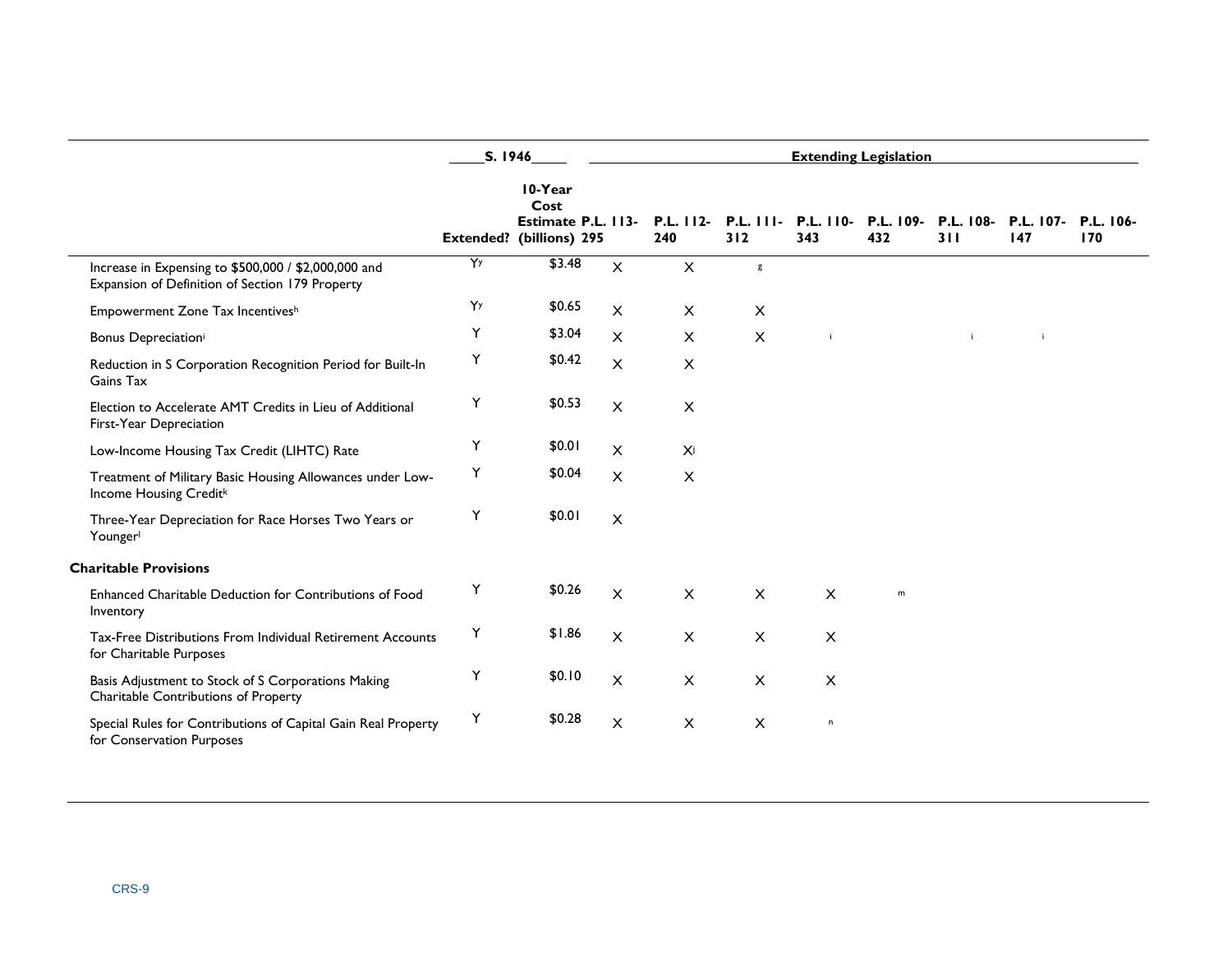|                                                                                                                                                                  | S. 1946 |                                                                          |              |                    | <b>Extending Legislation</b> |                  |                  |                  |                  |                  |
|------------------------------------------------------------------------------------------------------------------------------------------------------------------|---------|--------------------------------------------------------------------------|--------------|--------------------|------------------------------|------------------|------------------|------------------|------------------|------------------|
|                                                                                                                                                                  |         | 10-Year<br>Cost<br>Estimate P.L. 113-<br><b>Extended?</b> (billions) 295 |              | $P.L. 112-$<br>240 | $P.L.$ $I II.$<br>312        | P.L. 110-<br>343 | P.L. 109-<br>432 | P.L. 108-<br>311 | P.L. 107-<br>147 | P.L. 106-<br>170 |
| <b>Energy Provisions</b>                                                                                                                                         |         |                                                                          |              |                    |                              |                  |                  |                  |                  |                  |
| Construction Date for Eligible Facilities (Including Wind) to<br>Claim the Production Tax Credit (PTC) or the Investment<br>Tax Credit (ITC) in Lieu of the PTC° | Y       | \$10.49                                                                  | $\times$     | $\times$           | P                            | $\mathsf{q}$     | P                | $\mathsf{q}$     | $\mathsf{q}$     | $\mathsf{q}$     |
| Special Rule to Implement Electric Transmission<br>Restructuring                                                                                                 | Υ       |                                                                          | $\times$     | X                  | X                            | $\times$         | $\mathbf{r}$     |                  |                  |                  |
| Credit for Construction of Energy Efficient New Homes                                                                                                            | Υ       | \$0.76                                                                   | X            | $\times$           | $\times$                     | $\times$         | $\times$         |                  |                  |                  |
| Energy Efficient Commercial Building Deduction                                                                                                                   | Yy      | \$0.32                                                                   | X            |                    |                              | X <sup>s</sup>   | X                |                  |                  |                  |
| Credit for Section 25C Nonbusiness Energy Property                                                                                                               | Yy      | \$1.39                                                                   | X            | $\mathsf{X}$       | $X^{t}$                      | X                |                  |                  |                  |                  |
| Alternative Fuel Vehicle Refueling Property                                                                                                                      | Υ       | \$0.11                                                                   | X            | X                  | X                            | X                |                  |                  |                  |                  |
| Incentives for Alternative Fuel and Alternative Fuel Mixtures                                                                                                    | Υ       | \$0.92                                                                   | X            | $\mathsf{X}$       | $\pmb{\times}$               | X                |                  |                  |                  |                  |
| Incentives for Biodiesel and Renewable Diesel <sup>u</sup>                                                                                                       | Yy      | \$2.47                                                                   | X            | $\times$           | $\times$                     | X                |                  |                  |                  |                  |
| Second Generation (Cellulosic) Biofuel Producer Credit                                                                                                           | Υ       | \$0.05                                                                   | $\mathsf{x}$ | $\pmb{\times}$     |                              |                  |                  |                  |                  |                  |
| Credit for Production of Indian Coal                                                                                                                             | Υ       | \$0.08                                                                   | X            | $\pmb{\times}$     |                              |                  |                  |                  |                  |                  |
| Special Depreciation Allowance for Second Generation<br>(Cellulosic) Biofuel Plant Property <sup>v</sup>                                                         | Y       | -i-                                                                      | X            | $\pmb{\times}$     |                              |                  |                  |                  |                  |                  |
| Alternative motor vehicle credit for qualified fuel cell<br>vehicles <sup>w</sup>                                                                                | Υ       | \$0.01                                                                   | $\ast$       |                    |                              |                  |                  |                  |                  |                  |
| Credit for two-wheeled plug-in electric vehicles <sup>x</sup>                                                                                                    | Υ       | -j-                                                                      |              | X                  |                              |                  |                  |                  |                  |                  |

Source: CRS analysis of extending legislation; Joint Committee on Taxation, List of Expiring Federal Tax Provisions 2014-2025, January 9, 2015, JCX-1-15; and U.S. Congress, Joint Committee on Taxation, *A Report to the Congressional Budget Office of the Macroeconomic Effects of the "Tax Relief Extension Act of 2015," as Ordered to be Reported by the Senate Committee on Finance*, committee print, 114th Cong., August 4, 2015, JCX-107-15.

Notes: A "\*" indicates that the provision expired in 2014, but not in 2013, and thus was not extended as a part of P.L. 113-295. An "-i-" indicates an estimated revenue loss of less than \$5 million between 2016 and 2025. For additional information on specific provisions, see U.S. Congress, Senate Committee on the Budget, *Tax*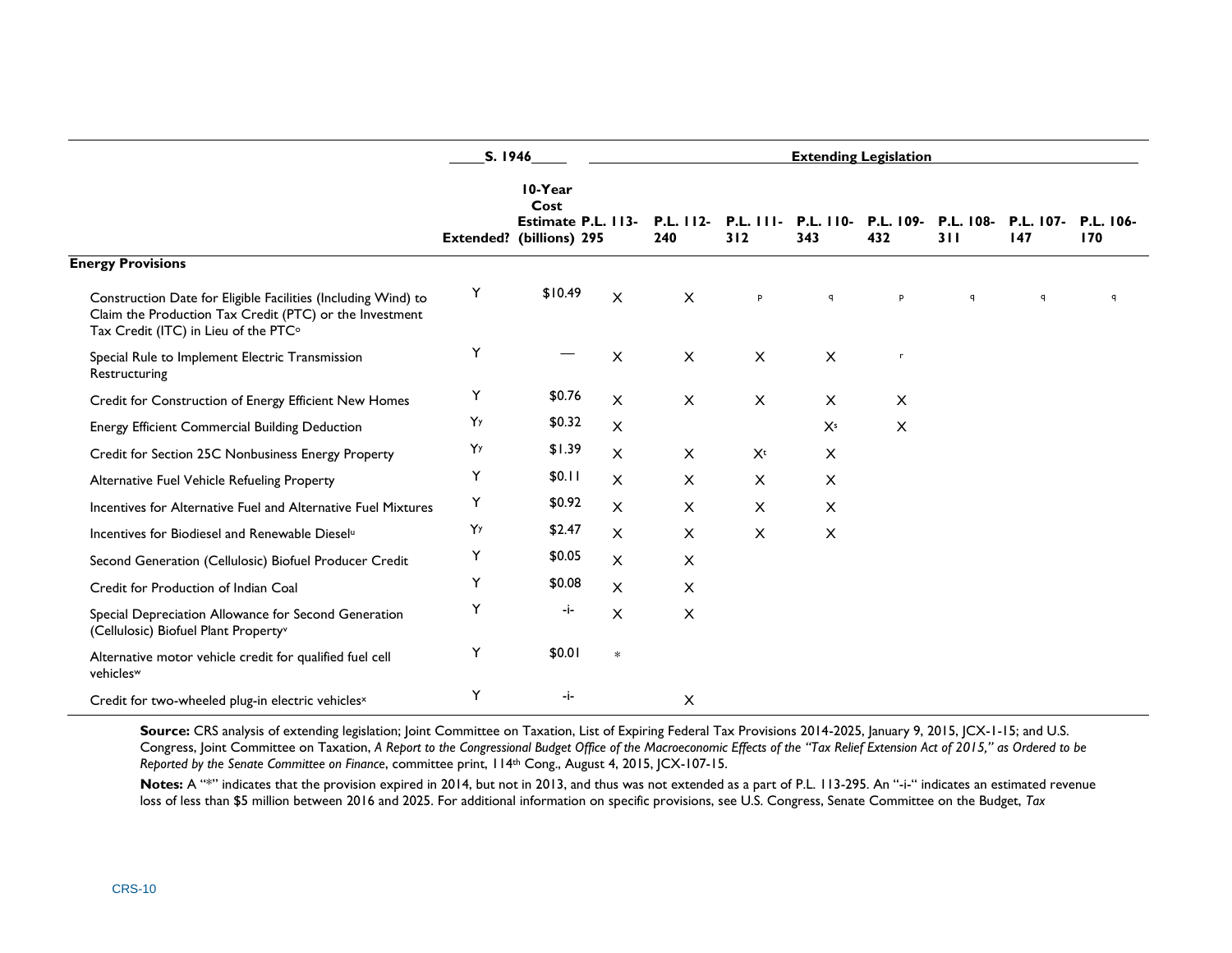*Expenditures: Compendium of Background Material on Individual Provisions*, committee print, prepared by Congressional Research Service, 113th Cong., 2nd sess., December 2014.

- <span id="page-14-0"></span>a. This provision was extended as part of the Mortgage Forgiveness Debt Relief Act of 2007 (P.L. 110-142).
- <span id="page-14-1"></span>b. This provision was enacted as part of P.L. 110-142 and extended through 2012 in P.L. 110-343.
- <span id="page-14-2"></span>c. The Ticket to Work and Work Incentives Improvement Act of 1999 (P.L. 106-170) extended the research credit through June 30, 2004. The credit was next extended by the Working Families Tax Relief Act of 2004 (P.L. 108-311).
- <span id="page-14-3"></span>d. The expiration date of the Work Opportunity Tax Credit for qualified veterans was extended through December 31, 2012, as part of P.L. 112-56. Under P.L. 112- 240 the expiration date was extended through December 31, 2013, for all eligible employees.
- <span id="page-14-4"></span>e. The Work Opportunity Tax Credit was extended through August 31, 2011, as part of the U.S. Troop Readiness, Veterans' Care, Katrina Recovery, and Iraq Accountability Appropriations Act of 2008 (P.L. 110-28).
- <span id="page-14-5"></span>f. The exceptions under Subpart F for active financing income were extended for five years as part of the Job Creation and Worker Assistance Act of 2002 (P.L. 107- 147) and for two years by the Tax Increase Prevention and Reconciliation Act of 2005 (P.L. 109-222).
- <span id="page-14-6"></span>g. The Small Business Jobs Act of 2010 (P.L. 111-240) set the maximum amount a taxpayer can expense at \$500,000, with the phaseout threshold raised to \$2 million, for tax years 2010 and 2011. The Tax Relief Act of 2010 set the expensing limit at \$125,000 for 2012, with a phaseout threshold of \$500,000. For background on Section 179 expensing, see CRS Report RL31852, *The Section 179 and Bonus Depreciation Expensing Allowances: Current Law and Issues for the 114th Congress*, by Gary Guenther.
- <span id="page-14-7"></span>h. Empowerment zone tax incentives include (1) designation of an empowerment zone; (2) increased exclusion of gain; (3) empowerment zone tax-exempt bonds; (4) empowerment zone employment credits; (5) increased expensing under IRC Section 179; (6) nonrecognition of gain on rollover of empowerment zone investments.
- <span id="page-14-8"></span>i. Under ATRA, 50% bonus depreciation was extended for one year. The Job Creation and Worker Assistance Act of 2002 (P.L. 107-147) created the initial bonus depreciation allowance of 30%. The allowance was increased to 50% and extended as part of the Jobs and Growth Tax Relief Reconciliation Act of 2003 (JGTRRA; P.L. 108-27). Under the Economic Stimulus Act of 2008 (P.L. 110-185) bonus depreciation was reinstated at 50%. Bonus depreciation was again extended as part of the American Recovery and Reinvestment Act (ARRA; P.L. 111-5), the Small Business Jobs Act (P.L. 111-240), and the Tax Relief, Unemployment Insurance Reauthorization, and Job Creation Act of 2010 (P.L. 111-312). For more on the history of this provision, see CRS Report RL31852, *The Section 179 and Bonus Depreciation Expensing Allowances: Current Law and Issues for the 114th Congress*, by Gary Guenther.
- <span id="page-14-9"></span>The Housing and Economic Recovery Act of 2008 (HERA, P.L. 110-289) temporarily changed the LIHTC rate to not less than 9% for new construction placed in service before December 31, 2013. The American Taxpayer Relief Act of 2012 (ATRA, P.L. 112-240) extended the 9% floor for credit allocations made before January 1, 2014.
- <span id="page-14-10"></span>k. This provision was enacted as part of the Housing and Economic Recovery Act of 2008 (P.L. 110-289).
- <span id="page-14-11"></span>l. This provision was enacted as part of the Heartland, Habitat, Harvest, and Horticulture Act of 2008 (P.L. 110-246).
- <span id="page-14-12"></span>m. This provision was extended as part of the Pension Protection Act of 2006 (P.L. 109-280).
- <span id="page-14-13"></span>n. This provision was extended for two years, from 2007 through 2009, as part of the Food, Conservation, and Energy Act of 2008 (P.L. 110-234).
- <span id="page-14-14"></span>o. As part of ATRA, the expiration date for the renewable energy production tax credit (PTC) was modified such that facilities that were under construction but not yet placed in service by the end of 2013 would qualify. The option to claim the ITC in lieu of the PTC was not available prior to 2009.
- <span id="page-14-15"></span>p. The renewable energy PTC placed-in-service deadline was extended as part of the EPACT05 and as part of ARRA.
- <span id="page-14-16"></span>q. Prior to 2013, the renewable energy PTC expiration was a placed-in-service deadline. Historically, this placed-in-service deadline has been regularly extended as part of tax extenders legislation.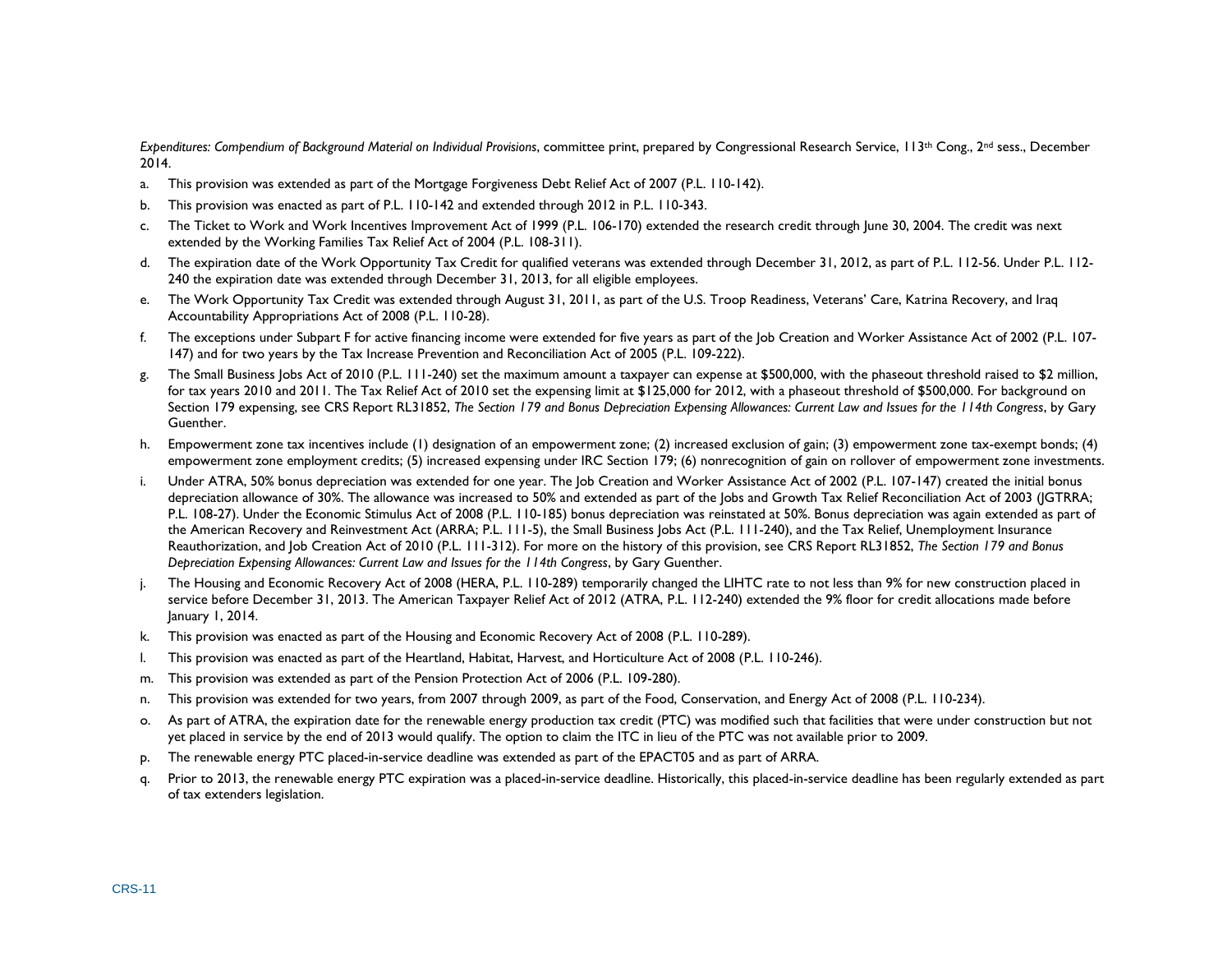- <span id="page-15-0"></span>r. This provision was extended as part of the Energy Policy Act of 2005 (EPACT05; P.L. 109-58).
- <span id="page-15-1"></span>s. This provision was extended for five years, through 2013, in P.L. 110-343.
- <span id="page-15-2"></span>t. This provision was extended at a reduced rate of 10%, with the maximum credit reduced to \$500. During 2009 and 2010, a 30% credit of up to \$1,500 had been available.
- <span id="page-15-3"></span>u. Tax incentives for biodiesel were introduced as part of the American Jobs Creation Act of 2004 (AJCA; P.L. 108-357).
- <span id="page-15-4"></span>v. In addition to extending this provision through 2013, ATRA expanded the definition of qualified cellulosic biofuel production to include algae-based fuels.
- <span id="page-15-5"></span>w. The alternative motor vehicle credit for qualified fuel cell vehicles was enacted as part of P.L. 109-58. When enacted, this provision was set to expire on December 31, 2014.
- <span id="page-15-6"></span>x. This provision was enacted as part of P.L. 111-5, and extended through 2013 by P.L. 112-240. This provision expired at the end of 2013 and was not extended as part of P.L. 113-295; however the provision is currently included in S. 1946.
- y. The Tax Relief Extension Act of 2015, in addition to extending this provision, would also modify the provision. Details on proposed modifications can be found in U.S. Congress, Senate Committee on Finance, *Tax Relief Extension Act of 2015*, Report to Accompany S. 1946, 114<sup>th</sup> Cong., <sup>1st</sup> sess., August 5, 2015, S.Rept. 114-119 (Washington: GPO, 2015).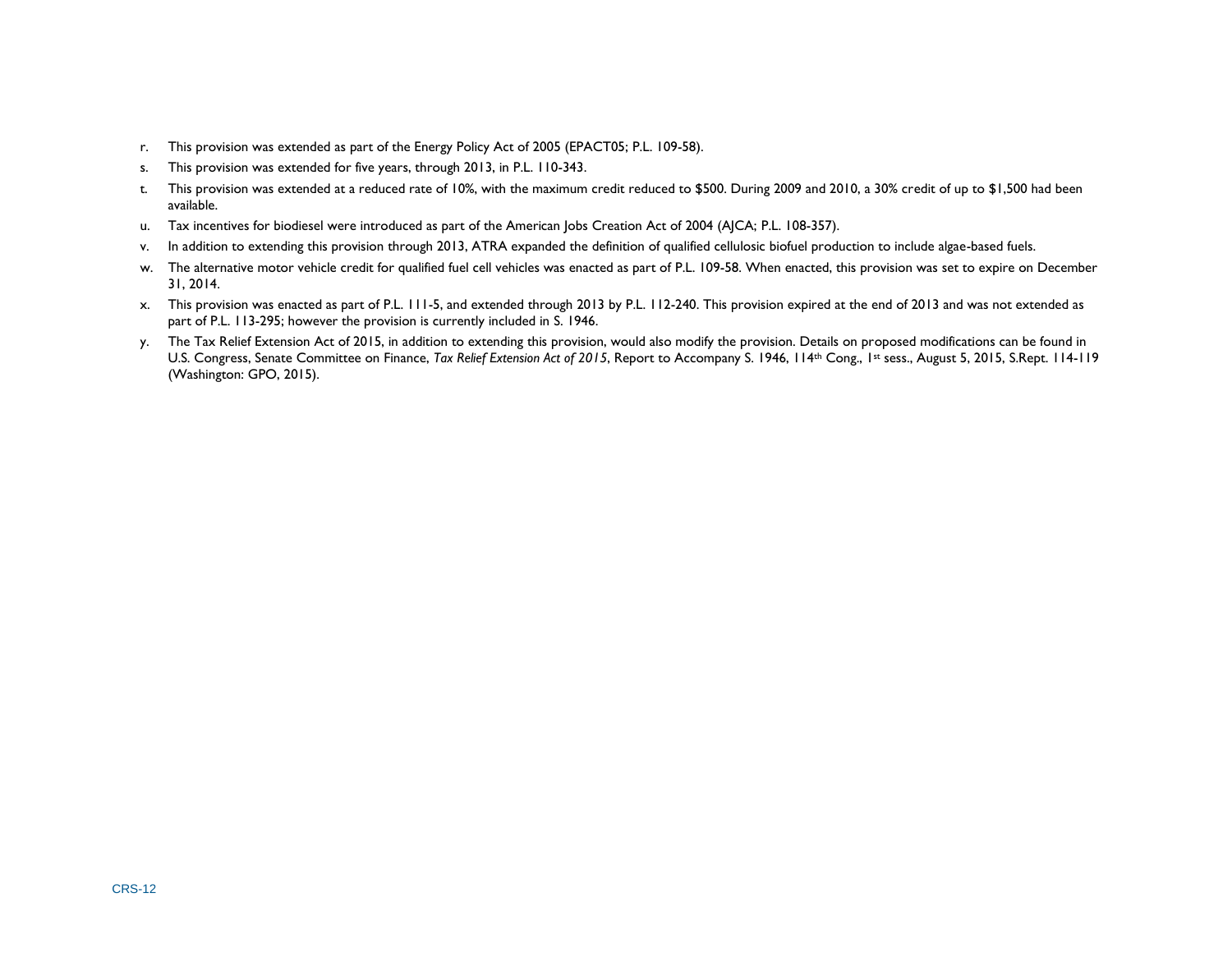## **Charitable<sup>32</sup>**

The four charitable provisions that expired at the end of 2014 have previously been extended multiple times. Provisions providing an enhanced deduction for noncorporate businesses donating food inventory were first enacted in response to Hurricane Katrina in 2005.<sup>33</sup> The remaining charitable provisions set to expire were first enacted as part of the Pension Protection Act of 2006  $(P.L. 109-280)^{34}$ 

## **Energy<sup>35</sup>**

 $\overline{a}$ 

The longest-standing energy-related provision that expired at the end of 2014 is the renewable energy production tax credit (PTC).<sup>36</sup> Several of the temporary energy-related tax provisions that expired at the end of 2014 were first enacted as part of the Energy Policy Act of 2005 (EPACT05; P.L. 109-58). These include the credit for construction of energy efficient new homes, the deduction for energy efficient commercial buildings, and the credit for nonbusiness energy property (also known as the tax credit for energy efficiency improvements for existing homes).<sup>37</sup> Certain tax incentives for alternative technology vehicles and alternative fuel vehicle refueling property were also first included in EPACT05.

The alternative motor vehicle credit for qualified fuel cell vehicles also expired at the end of 2014. This provision was introduced as part of EPACT05, and was originally set to expire December 31, 2014, when first introduced. EPACT05 incentives for other alternative motor vehicles—including hybrids, alternative fuel, and advanced lean-burn technology vehicles expired at earlier dates. The credit for two-wheeled plug-in electric vehicles expired at the end of 2013, and was not extended as part of P.L. 113-295, but would be extended in the Tax Relief Extension Act of 2015 (S. 1946). The credit was first enacted as part of the American Recovery and Reinvestment Act (ARRA; P.L. 111-5) and was extended once previously by the American Taxpayer Relief Act (ATRA; P.L. 112-240).

 $32$  The Tax Increase Prevention Act of 2014 contained separate subtitles for individual, business, and energy extenders, but not for charitable extenders. Charitable extenders have been separately identified for the purposes of this report, as there was considerable debate regarding permanent extension of these provisions in the  $113<sup>th</sup>$  and  $114<sup>th</sup>$  Congresses (discussed below). For more information, see CRS Report R43517, *Recently Expired Charitable Tax Provisions ("Tax Extenders"): In Brief*, by Jane G. Gravelle and Molly F. Sherlock.

<sup>33</sup> For more information, see CRS Report RL34608, *Tax Issues Relating to Charitable Contributions and Organizations*, by Jane G. Gravelle and Molly F. Sherlock.

<sup>&</sup>lt;sup>34</sup> For more information on the provision allowing tax-free distributions from retirement accounts for charitable contributions, see CRS Report RS22766, *Qualified Charitable Distributions from Individual Retirement Accounts: Features and Legislative History*, by John J. Topoleski and Gary Sidor.

<sup>35</sup> For general background on energy tax policy, see CRS Report R43206, *Energy Tax Policy: Issues in the 114th Congress*, by Molly F. Sherlock and Jeffrey M. Stupak and CRS Report R41227, *Energy Tax Policy: Historical Perspectives on and Current Status of Energy Tax Expenditures*, by Molly F. Sherlock.

<sup>36</sup> For more information, see CRS Report R43453, *The Renewable Electricity Production Tax Credit: In Brief*, by Molly F. Sherlock. The PTC was first enacted in 2002. When first enacted, the PTC was only available for wind and closed-loop biomass technologies. Over time, Congress has expanded the list of qualifying technologies.

<sup>37</sup> For more information, see CRS Report R42089, *Residential Energy Tax Credits: Overview and Analysis*, by Margot L. Crandall-Hollick and Molly F. Sherlock.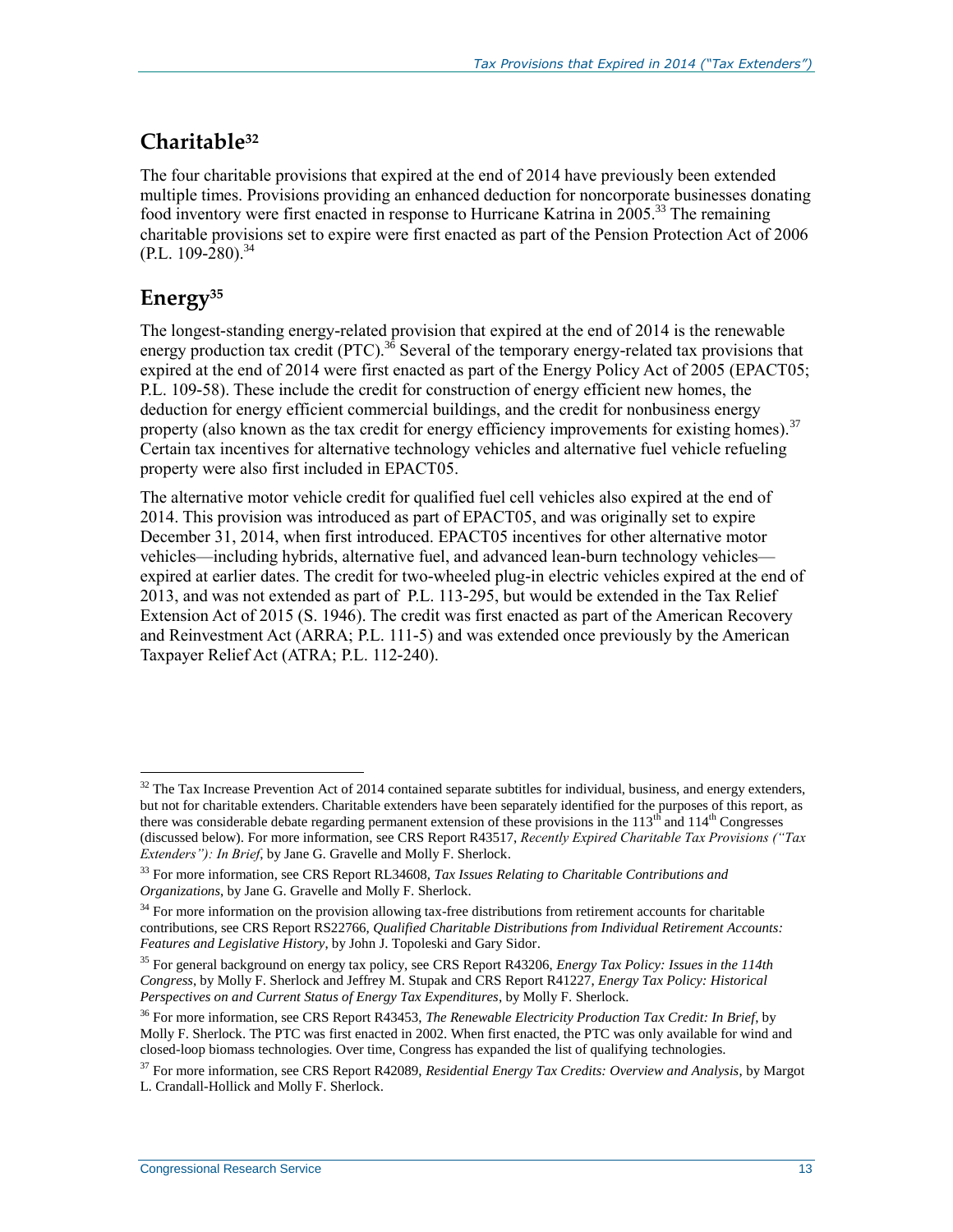# **The Cost of Extending Expired and Expiring Tax Provisions**

As discussed above, Congress has regularly acted to temporarily extend expired or expiring tax provisions. Legislation has been considered in the House in the  $114<sup>th</sup>$  Congress that would make permanent certain tax provisions that are currently part of the tax extenders. Cost of temporary as opposed to permanent extension has, in the past, been one consideration in the debate surrounding the extension of temporary tax provisions.

### **Cost of Temporary Extension**

The Senate Finance Committee has reported legislation, the Tax Relief Extension Act of 2015 (S. 1946), that would retroactively extend expired tax provisions, for two years, through 2016. The cost of extending individual provisions as proposed in S. 1946 is reported in **[Table 1](#page-10-0)**. The JCT has estimated that extending these provisions would reduce revenue by \$97.1 billion between 2016 and 2025.<sup>38</sup> S. 1946 also includes several revenue raising provisions, which bring the cost of the proposal to \$96.9 billion. Neither of these figures include macroeconomic effects.

With macroeconomic effects included, the cost of extending expired provisions, as proposed in S. 1946, is \$86.6 billion over the 10-year budget window. According to the JCT, extending certain expired provisions affecting businesses, particularly the provision allowing businesses to expense 50% of investments, is expected to increase economic growth in the near term. Thus, the cost estimate when macroeconomic effects are included is less than the cost estimate that does not incorporate macroeconomic effects. Since S. 1946 is projected to increase the federal debt, part of the gain in economic growth from extending expired business-related provisions is expected to be offset by higher interest rates, which tend to slow economic growth. The net effect of JCT's macroeconomic analysis, however, is increased economic growth within the budget window, leading to a lower cost estimate for S. 1946.

### **Cost of Permanent Extension**

The Congressional Budget Office (CBO) provides estimated costs of extending all tax provisions scheduled to expire before 2025 (see **[Table 2](#page-19-0)**).<sup>39</sup> CBO's estimates can be viewed as the cost of a long-term extension. According to CBO's estimates, over the 2016 to 2025 budget window,

- extending all expiring tax provisions would reduce revenues by \$897.9 billion;
- extending bonus depreciation would cost \$223.6 billion and extending Section 179 expensing would cost  $$60.8$  billion;<sup>40</sup> and

 $\overline{a}$ <sup>38</sup> U.S. Congress, Joint Committee on Taxation, *A Report to the Congressional Budget Office of the Macroeconomic Effects of the "Tax Relief Extension Act of 2015," as Ordered to be Reported by the Senate Committee on Finance*, committee print, 114<sup>th</sup> Cong., August 4, 2015, JCX-107-15.

<sup>&</sup>lt;sup>39</sup> CBO provides this estimate to calculate their alternative fiscal scenario. CBO's baseline for spending and revenues assumes current law. Thus, revenue levels under CBO's baseline assume that all tax policies expire as scheduled. The alternative fiscal scenario assumes that current policies remain in place (i.e., expiring tax provisions are extended). The estimated revenues that would be raised from extending certain provisions might change depending on how provisions are stacked (i.e., interaction effects might cause revenue estimates for specific provisions to be higher or lower depending on what other provisions are also assumed to have been extended).

<sup>40</sup> For more on bonus depreciation in the context of tax extenders, see CRS Report R43432, *Bonus Depreciation: Economic and Budgetary Issues*, by Jane G. Gravelle.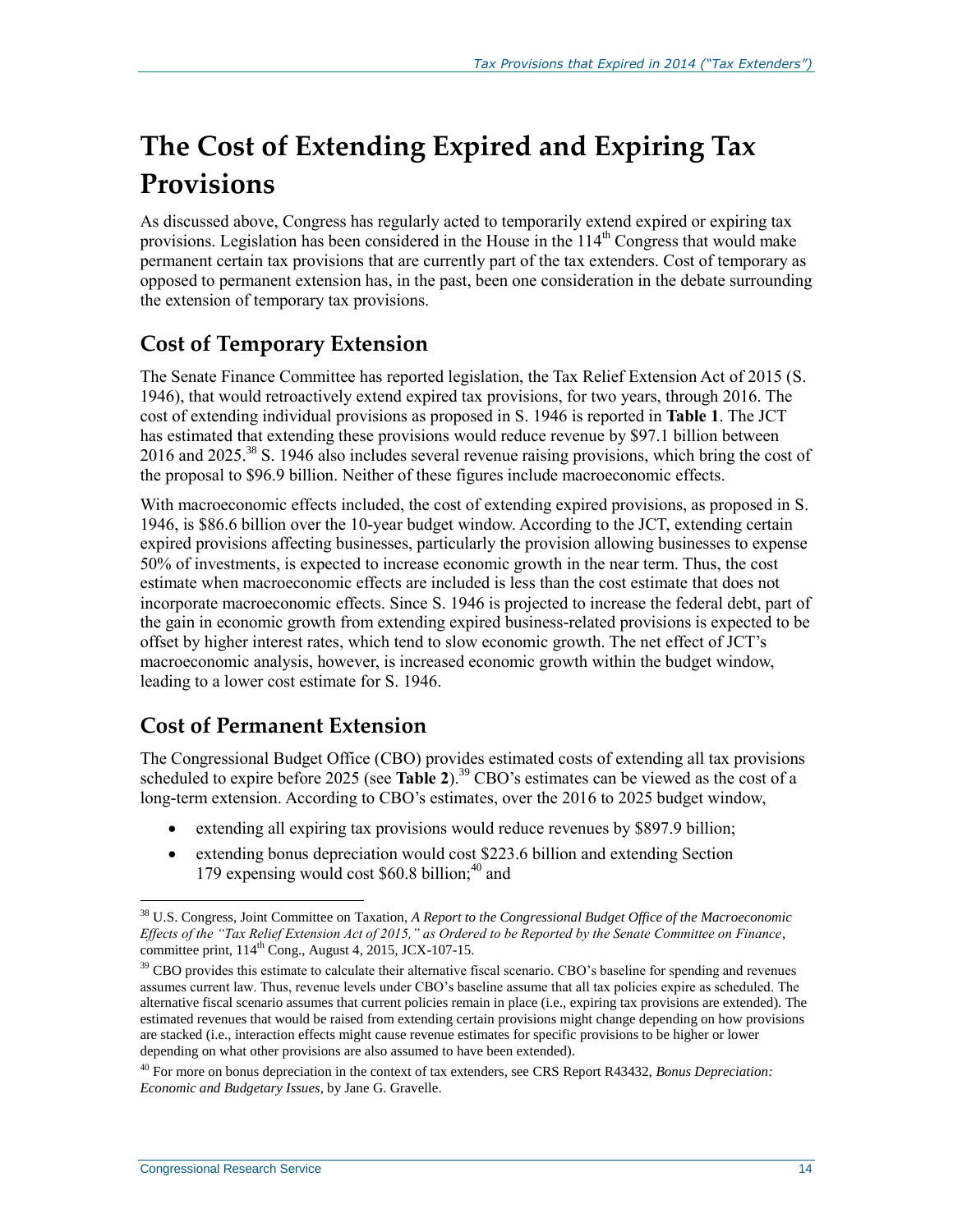extending expansions to the child tax credit, the earned income tax credit, and the American Opportunity Tax Credit currently scheduled to expire at the end of  $2017$  would cost \$202.8 billion.<sup>41</sup>

Of the 70 tax provisions set to expire before the end of 2025, 52 expired at the end of 2014. Thus, most of the revenue cost associated with extending expiring provisions is for provisions that have already expired.

Since tax extender provisions are assumed to expire as scheduled by CBO, their extension—even if expected by policymakers—is not included in CBO's current law revenue baseline. As a result, CBO's revenue projections are higher than actual revenue levels that are likely to occur. Consequently, projected budget deficits under the current law baseline are smaller than actual deficits that are likely to occur.

The baseline used in the President's FY2016 budget proposal also makes adjustments for certain expiring provisions. Specifically, the President's FY2016 budget uses a baseline that assumes that the American Opportunity Tax Credit (AOTC), expansions to the earned income tax credit (EITC), and child tax credit (CTC) are all made permanent.

The cost of providing a short-term extension, as is typical in "tax extenders" legislation, is less than the cost of extending expiring provisions through the budget window, as is done by CBO for the purposes of constructing the alternative fiscal scenario baseline. The CBO scores presented here, some might argue, provide a more accurate measure of the overall or long-term budget impact of temporary tax provisions. The Joint Committee on Taxation (JCT) scores accompanying extenders legislation reflect the budget impact of the temporary extension relative to current law.

If expiring provisions are temporarily extended, the 10-year revenue cost may be less than the cost in year 2015, as many of the expired provisions are tax deferrals, or timing provisions. Bonus depreciation is one example of a timing provision, where the short-term cost of extension is greater than the long-term or budget window cost. The one-year extension of bonus depreciation enacted as part of the Taxpayer Relief Act of 2014 (P.L. 113-295) cost an estimated \$1.2 billion over the 10-year budget window; however, the one-year revenue loss of the same provision in 2015 was \$45.3 billion, with much of the cost recovered in the later years in the budget window. As a timing provision, bonus depreciation shifts cost recovery forward, resulting in revenue losses in earlier years, with part of that revenue loss recovered in later years. In contrast to a temporary extension, making bonus depreciation permanent would cost \$223.6 billion over the 10-year budget window (see **[Table 2](#page-19-0)**).

 $41$  Extending these provisions would reduce revenues by \$44.3 billion between 2016 and 2025, and increase outlays by \$158.5 billion.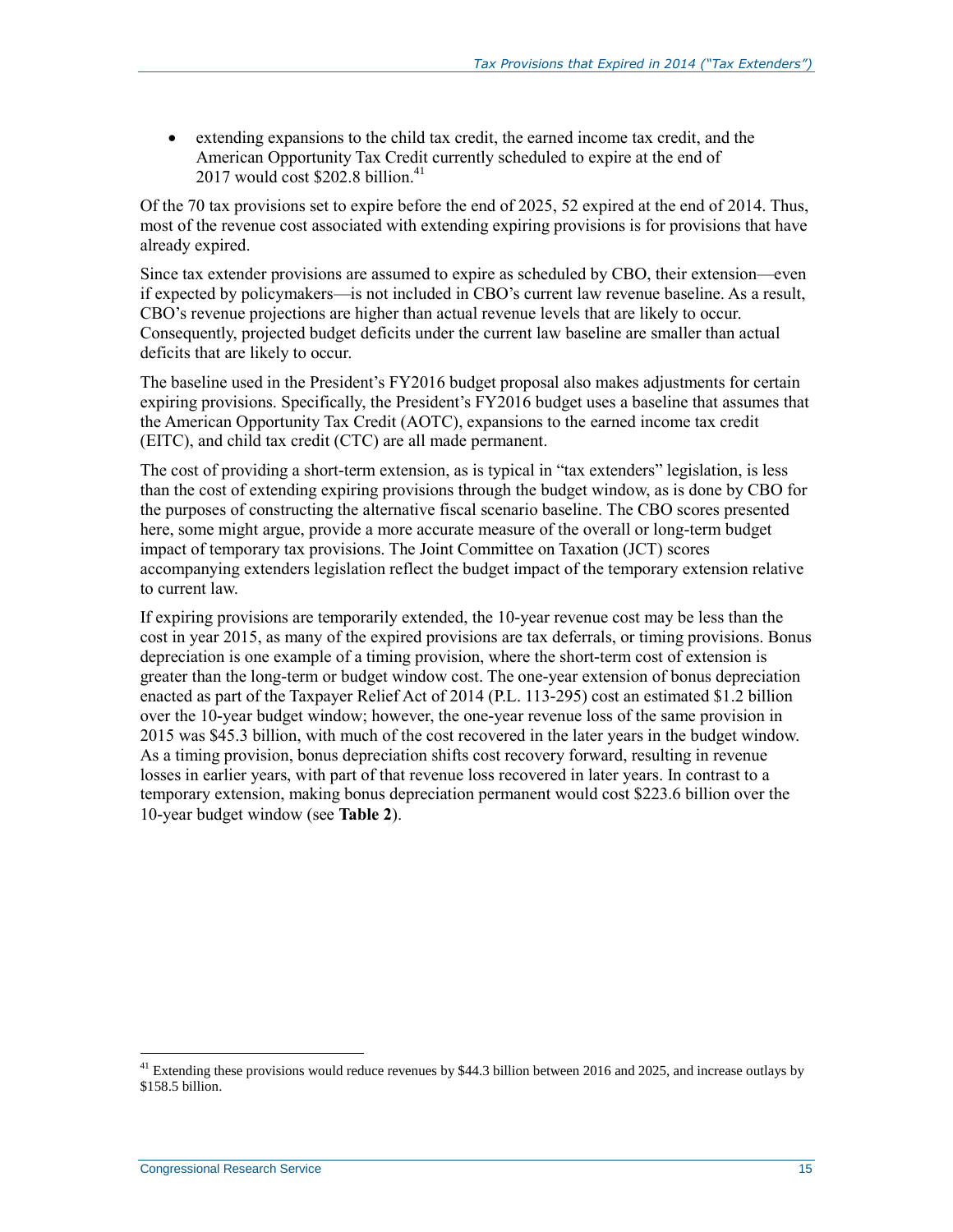| (billions of dollars)                                               |       |      |      |      |      |             |      |      |      |      |           |
|---------------------------------------------------------------------|-------|------|------|------|------|-------------|------|------|------|------|-----------|
|                                                                     | 2016  | 2017 | 2018 | 2019 | 2020 | <b>2021</b> | 2022 | 2023 | 2024 | 2025 | 2016-2025 |
| Extend bonus depreciation <sup>a</sup>                              | 68.6  | 38.6 | 29.0 | 21.2 | 15.2 | 12.0        | 10.2 | 9.3  | 9.5  | 9.9  | 223.6     |
| Extend Section 179 expensing                                        | 13.8  | 10.2 | 8.0  | 6.2  | 4.8  | 4.0         | 3.4  | 3.3  | 3.6  | 3.4  | 60.8      |
| Extend Temporary ARRA Provisionsb                                   |       |      | 2.8  | 29.1 | 28.9 | 28.8        | 28.7 | 28.3 | 28.2 | 28.0 | 202.8     |
| Extend all Other Expired or Expiring<br>Tax Provisions <sup>c</sup> | 26.6  | 29.1 | 32.9 | 36.0 | 39.1 | 43.2        | 46.3 | 49.8 | 52.4 | 55.2 | 410.7     |
| <b>Total</b> <sup>d</sup>                                           | 109.0 | 78.0 | 72.7 | 92.5 | 88.0 | 88.I        | 88.6 | 90.7 | 93.7 | 96.5 | 897.9     |

#### **Table 2. The Cost of Extending Expired and Expiring Provisions**

**Source:** CRS calculations using data published in the Congressional Budget Office, *The Budget and Economic Outlook*, Washington, DC, January 26, 2015, http://www.cbo.gov/publication/45069.

#### <span id="page-19-0"></span>**Notes:**

- <span id="page-19-1"></span>a. The cost of extending bonus depreciation depends on whether the cost is estimated alongside other tax policy changes, such as an extension in Section 179 expensing, or in isolation. See **[Table 3](#page-22-0)** below for additional cost estimates for extending bonus depreciation.
- <span id="page-19-2"></span>b. Provisions are currently scheduled to expire on December 31, 2017. Includes a lower earned income threshold for the refundable portion of the child tax credit, expansions to the earned income tax credit (EITC), and the American Opportunity Tax Credit (AOTC). The figures in this line include both the reduction in tax revenues as well as the change in outlays from refundable tax credits.
- <span id="page-19-3"></span>c. Expired provisions include those that expired or are set to expire between December 31, 2014, and December 31, 2025.
- <span id="page-19-4"></span>d. This line includes the cost of extending all provisions scheduled to expire between 2014 and 2024.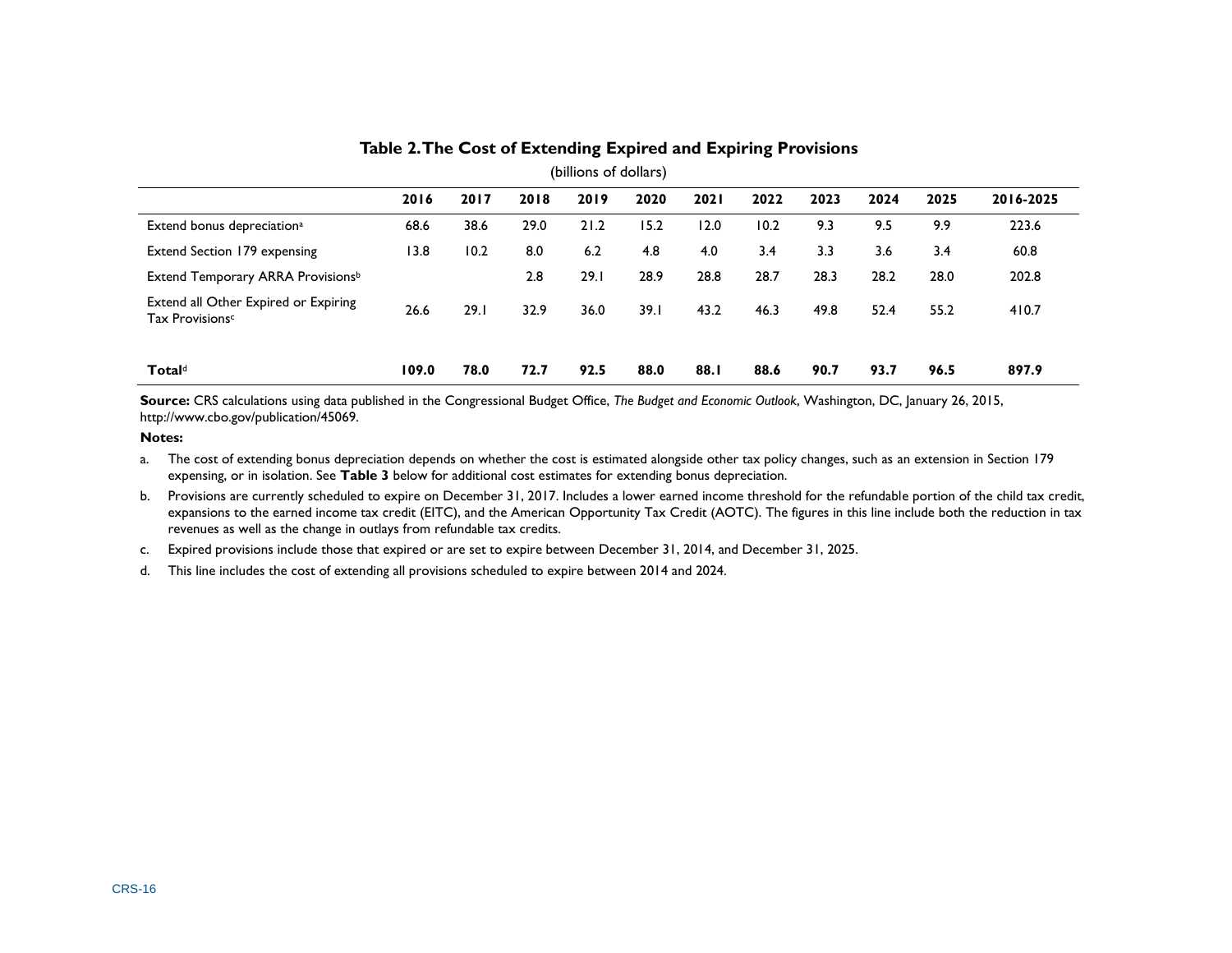# **Recent "Tax Extenders" Legislation and Proposals**

During the 113<sup>th</sup> Congress, the House considered legislation to make permanent certain expired tax provisions. In the  $114<sup>th</sup>$  Congress, the House has again considered proposals to make permanent certain expired tax provisions. Legislation has also been reported out of the Senate Committee on Finance that would temporarily extend expired tax provisions.

#### **114th Congress**

The Senate Finance Committee has reported legislation, the Tax Relief Extension Act of 2015 (S. 1946), that would retroactively extend expired tax provisions, for two years, through 2016.

The House has passed legislation to make permanent eight of the temporary tax provisions that expired at the end of 2014 (see **[Table 3](#page-22-1)**). America's Small Business Tax Relief Act of 2015 (H.R. 636), as passed in the House, would make permanent the enhanced expensing allowances under Section 179 and also included the text from bills that would extend expired S corporation provisions (the Permanent S Corporation Built-in Gains Recognition Period Act of 2015 (H.R. 629) and the Permanent S Corporation Charitable Contribution Act of 2015 (H.R. 630). Three expired charitable provisions are part of the America Gives More Act of 2015 (H.R. 644): (1) the enhanced deduction for contributions of food inventory; (2) the provision allowing for tax-free distributions from Individual Retirement Accounts (IRAs) for charitable purposes; and (3) the special rules for contributions of capital gain real property for conservation purposes. The American Research and Competitiveness Act of 2015 (H.R. 880), as passed in the House, would modify and make permanent the research tax credit.<sup>42</sup> Legislation has also passed the House that would make permanent the option to deduct state and local sales taxes in lieu of state and local income taxes (H.R. 622). Taken together, these eight measures would cost \$317.5 billion over the 10-year budget window, excluding potential macroeconomic effects.

#### **The President's FY2016 Budget Proposal**

The President's FY2016 budget also proposes to permanently extend or modify certain expired provisions, and temporarily extend others.<sup>43</sup> Provisions that would be permanently extended (and in some cases modified) include (1) the increased expensing for certain businesses under Section 179; (2) the 100% exclusion for qualified small business stock; (3) the research and experimentation (R&E) tax credit; (4) certain employment-related credits (the Work Opportunity Tax Credit (WOTC) and the Indian employment credit); (5) incentives for renewable electricity (the production tax credit (PTC) and investment tax credit (ITC)); (6) the energy-efficient commercial building deduction; (7) the New Markets Tax Credit (NMTC); and (8) the enhanced deduction for conservation easements. The President's budget also proposes permanently extending the exception under Subpart F for active financing income and the look-through treatment of payments between related controlled foreign corporations (CFCs) as part of a broader reform to the U.S. international tax system.<sup>44</sup>

<sup>42</sup> For more information, see CRS Report RL31181, *Research Tax Credit: Current Law and Policy Issues for the 114th Congress*, by Gary Guenther.

<sup>&</sup>lt;sup>43</sup> For a complete description of the tax-related proposals in the President's FY2016 budget, see Department of the Treasury, *General Explanations of the Administration's Fiscal Year 2016 Revenue Proposals*, February 2015, http://www.treasury.gov/resource-center/tax-policy/Pages/general\_explanation.aspx.

<sup>44</sup> For background information on international tax reform, see CRS Report RL34115, *Reform of U.S. International Taxation: Alternatives*, by Jane G. Gravelle.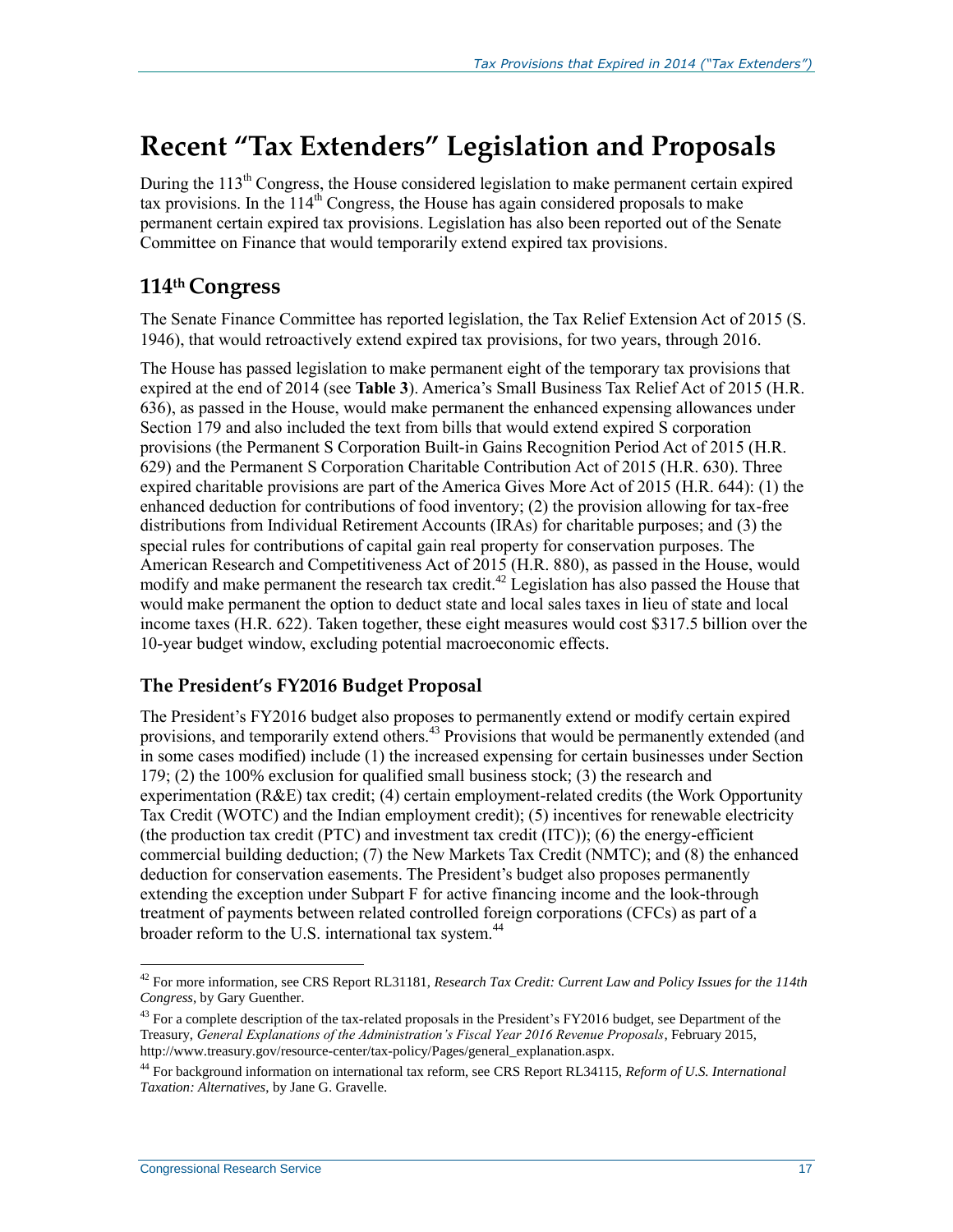Provisions that would be temporarily extended in the President's FY2016 budget proposal include (1) the exclusion for cancellation of home mortgage debt (through 2017); (2) the tax credit for second generation (cellulosic) biofuel (through 2020, with a phaseout between 2021 and 2024); and (3) the tax credit for energy-efficient new homes (through  $2025$ ).<sup>45</sup>

As noted above, the President's FY2016 budget assumes that the American opportunity tax credit (AOTC), the earned income tax credit (EITC) expansions, and the child tax credit (CTC) expansions, which were extended through 2017 as part of ARTA, are made permanent.

### **113th Congress**

During the 113<sup>th</sup> Congress, various bills were considered to either extend or make permanent certain tax extender provisions. Ultimately, a one-year "tax extenders" bill was passed and enacted late in the year (the Tax Increase Prevention Act of 2014 (P.L. 113-295) was signed into law on December 19, 2014). Earlier in the year, the Senate Finance Committee had reported a two-year extenders package, the Expiring Provisions Improvement Reform and Efficiency (EXPIRE) Act (S. 2260). The EXPIRE Act proposed extending most expiring provisions for two years, through  $2015^{46}$ 

The House also considered legislation to make certain expiring tax provisions permanent during the  $113<sup>th</sup>$  Congress. As noted in **[Table 3](#page-22-1)**, the House passed legislation that would have made permanent nine provisions that are currently part of the tax extenders. Taken together, permanently extending these nine provisions would have reduced revenues by an estimated \$511.4 billion over the 10-year budget window. Six of these nine provisions were included in the Jobs for America Act (H.R. 4), which also passed the House in the  $113<sup>th</sup>$  Congress.<sup>47</sup> Three other charitable-related provisions were passed as part of the America Gives More Act of 2014 (H.R. 4719). The Committee on Ways and Means reported legislation during the  $113<sup>th</sup>$  Congress that would have made two additional international-related extender provisions permanent, although this legislation was not considered in the full House.

 $\overline{a}$ <sup>45</sup> The President's FY2016 budget also proposed to provide additional funds for or to modify certain other tax incentives that are not necessarily expired (although limited allocations may be available). For example, the FY2016 budget proposes additional funds be provided for tax incentives for carbon dioxide sequestration, advanced energy manufacturing tax credits, credits for certain alternative technology vehicles, geographically targeted incentives for economic development, and support of tax-favored financing for infrastructure.

<sup>&</sup>lt;sup>46</sup> In the Senate, the EXPIRE Act became an amendment to H.R. 3474, and a motion to end debate on H.R. 3474 was voted down on May 15, 2014.

 $47$  The Jobs for America Act (H.R. 4) contained the text of a number of previously passed House bills.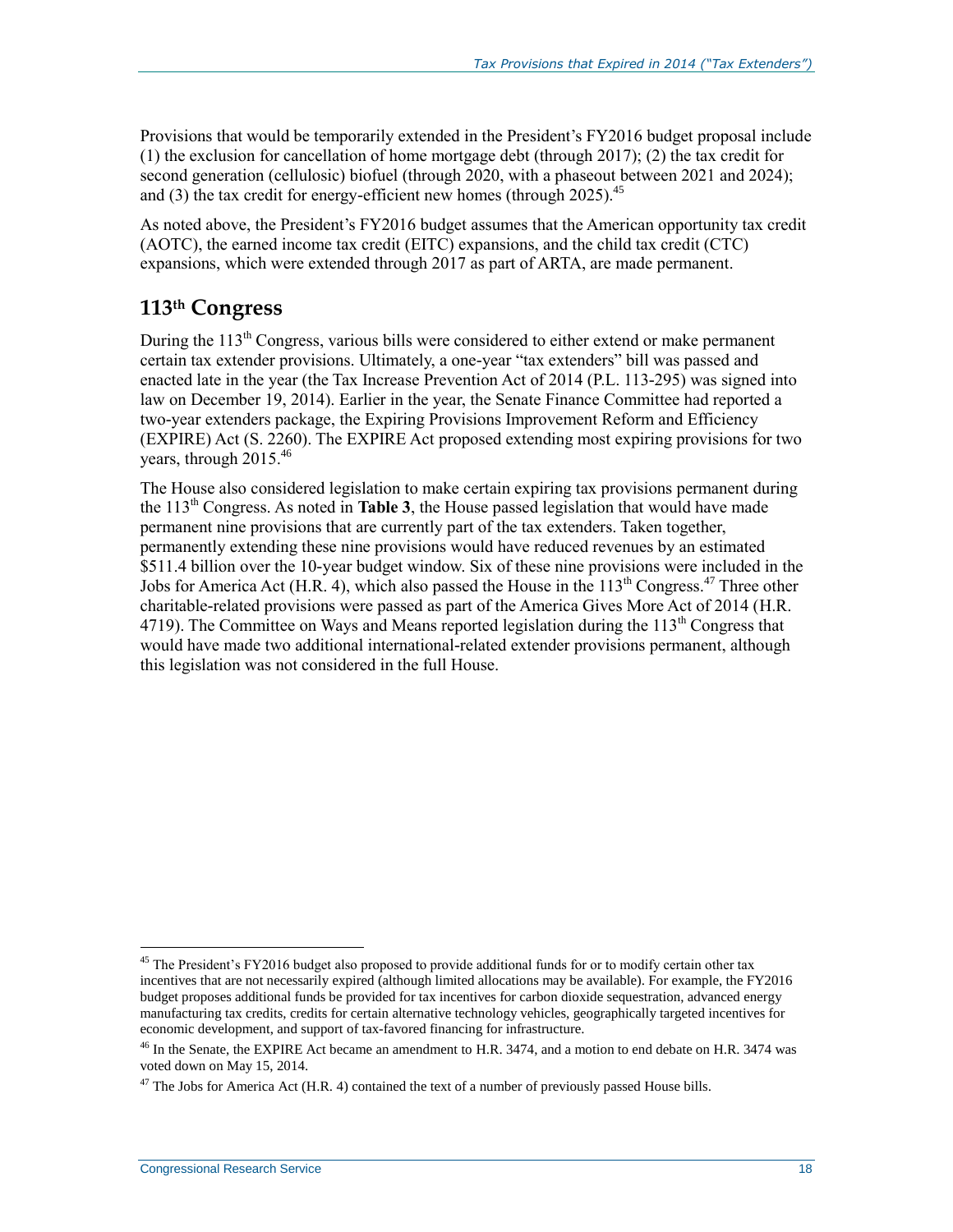<span id="page-22-1"></span><span id="page-22-0"></span>

|                                                                                                                                                | Cost of                                      |                              | II4th Congress                                                            |                                                   | 113th Congress                                                                                                                                   |
|------------------------------------------------------------------------------------------------------------------------------------------------|----------------------------------------------|------------------------------|---------------------------------------------------------------------------|---------------------------------------------------|--------------------------------------------------------------------------------------------------------------------------------------------------|
|                                                                                                                                                | <b>Extension</b><br>(billions of<br>dollars) | Legislative<br><b>Action</b> | Legislation                                                               | Legislative<br><b>Action</b>                      | Legislation                                                                                                                                      |
| <b>Individual Provisions</b>                                                                                                                   |                                              |                              |                                                                           |                                                   |                                                                                                                                                  |
| Deduction for State and Local<br><b>General Sales Taxes</b>                                                                                    | \$42.4                                       | Passed in the<br>House       | State and Local Sales Tax<br>Deduction Fairness Act of 2015<br>(H.R. 622) |                                                   |                                                                                                                                                  |
| <b>Business Provisions</b>                                                                                                                     |                                              |                              |                                                                           |                                                   |                                                                                                                                                  |
| Tax Credit for Research and<br><b>Experimentation Expenses</b>                                                                                 | \$181.6                                      | Passed in the<br>House       | American Research And<br>Competitiveness Act Of 2015<br>(H.R. 880)        | Passed in the<br>House                            | American Research and Competitiveness<br>Act of 2014 (H.R. 4438) and Jobs for<br>America Act (H.R. 4)                                            |
| Exceptions under Subpart F for<br>Active Financing Income                                                                                      | \$58.8                                       |                              |                                                                           | Approved by the<br>Committee on<br>Ways and Means | Permanent Active Financing Exception Act<br>of 2014 (H.R. 4429)                                                                                  |
| Look-Through Treatment of<br>Payments Between Controlled<br>Foreign Corporations under the<br>Foreign Personal Holding<br><b>Company Rules</b> | \$20.3                                       |                              |                                                                           | Approved by the<br>Committee on<br>Ways and Means | Permanent CFC Look-Through Act of<br>2014 (H.R. 4464)                                                                                            |
| Increase in Expensing to \$500,000<br>/ \$2,000,000 and Expansion of<br>Definition of Section 179 Property                                     | \$77.1                                       | Passed in the<br>House       | America's Small Business Tax<br>Relief Act of 2015 (H.R. 636)             | Passed in the<br>House                            | America's Small Business Tax Relief Act of<br>2014 (H.R. 4457) and Jobs for America Act<br>(H.R. 4)                                              |
| <b>Bonus Depreciation</b>                                                                                                                      | \$244.7 <sup>a</sup>                         |                              |                                                                           | Passed in the<br>House                            | H.R. 4718, to amend the Internal Revenue<br>Code of 1986 to modify and make<br>permanent bonus depreciation and Jobs for<br>America Act (H.R. 4) |
| Election to Accelerate AMT<br>Credits in Lieu of Additional First-<br><b>Year Depreciation</b>                                                 | \$24.5                                       |                              |                                                                           | Passed in the<br>House                            | H.R. 4718, to amend the Internal Revenue<br>Code of 1986 to modify and make<br>permanent bonus depreciation and Jobs for<br>America Act (H.R. 4) |

#### **Table 3. House Legislation to Permanently Extend Expired Tax Provisions** 113<sup>th</sup> and 114<sup>th</sup> Congresses

CRS-19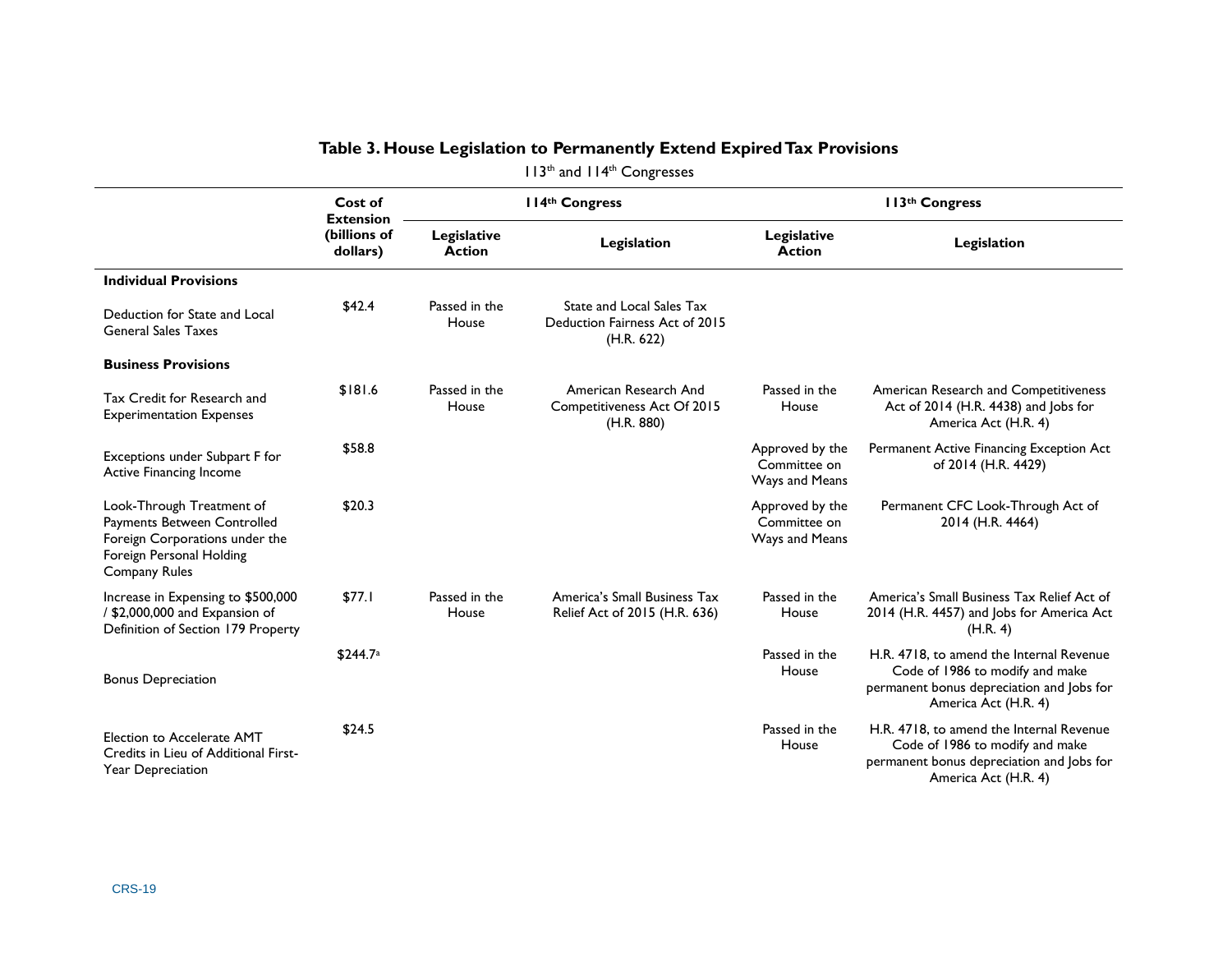|                                                                                                      | Cost of                                      |                              | II4th Congress                                                |                              | 113 <sup>th</sup> Congress                                                                         |  |  |  |
|------------------------------------------------------------------------------------------------------|----------------------------------------------|------------------------------|---------------------------------------------------------------|------------------------------|----------------------------------------------------------------------------------------------------|--|--|--|
|                                                                                                      | <b>Extension</b><br>(billions of<br>dollars) | Legislative<br><b>Action</b> | Legislation                                                   | Legislative<br><b>Action</b> | Legislation                                                                                        |  |  |  |
| Reduction in S Corporation<br>Recognition Period for Built-In<br>Gains Tax                           | \$1.5                                        | Passed in the<br>House       | America's Small Business Tax<br>Relief Act of 2015 (H.R. 636) | Passed in the<br>House       | S Corporation Permanent Tax Relief Act of<br>2014 (H.R. 4453) and Jobs for America Act<br>(H.R. 4) |  |  |  |
| <b>Charitable Provisions</b>                                                                         |                                              |                              |                                                               |                              |                                                                                                    |  |  |  |
| <b>Enhanced Charitable Deduction</b><br>for Contributions of Food<br>Inventory                       | \$2.2                                        | Passed in the<br>House       | America Gives More Act of 2015<br>(H.R. 644)                  | Passed in the<br>House       | America Gives More Act of 2014 (H.R.<br>4719)                                                      |  |  |  |
| <b>Tax-Free Distributions From</b><br>Individual Retirement Accounts for<br>Charitable Purposes      | \$8.8                                        | Passed in the<br>House       | America Gives More Act of 2015<br>(H.R. 644)                  | Passed in the<br>House       | America Gives More Act of 2014 (H.R.<br>4719)                                                      |  |  |  |
| Basis Adjustment to Stock of S<br>Corporations Making Charitable<br><b>Contributions of Property</b> | \$0.6                                        | Passed in the<br>House       | America's Small Business Tax<br>Relief Act of 2015 (H.R. 636) | Passed in the<br>House       | S Corporation Permanent Tax Relief Act of<br>2014 (H.R. 4453) and Jobs for America Act<br>(H.R. 4) |  |  |  |
| Special Rules for Contributions of<br>Capital Gain Real Property for<br><b>Conservation Purposes</b> | \$1.2                                        | Passed in the<br>House       | America Gives More Act of 2015<br>(H.R. 644)                  | Passed in the<br>House       | America Gives More Act of 2014 (H.R.<br>4719)                                                      |  |  |  |

**Source:** Joint Committee on Taxation revenue estimates for the legislation listed in the table can be found at: https://www.jct.gov/publications.html.

Notes: The cost of extension is the estimated revenue loss in the most recent proposal considered by the House. This table includes only legislation that was considered either at the committee level or on the House floor.

<span id="page-23-0"></span>a. The estimated cost of making bonus depreciation permanent, as proposed in H.R. 4718, was \$262.9 billion over the 2014 through 2024 budget window. The lower revenue cost estimate in H.R. 4 is likely due to interaction effects with other provisions that would be extended in H.R. 4, specifically the increased expensing allowances under Section 179. Thus, absent these other provisions, the cost of bonus depreciation would likely be greater.